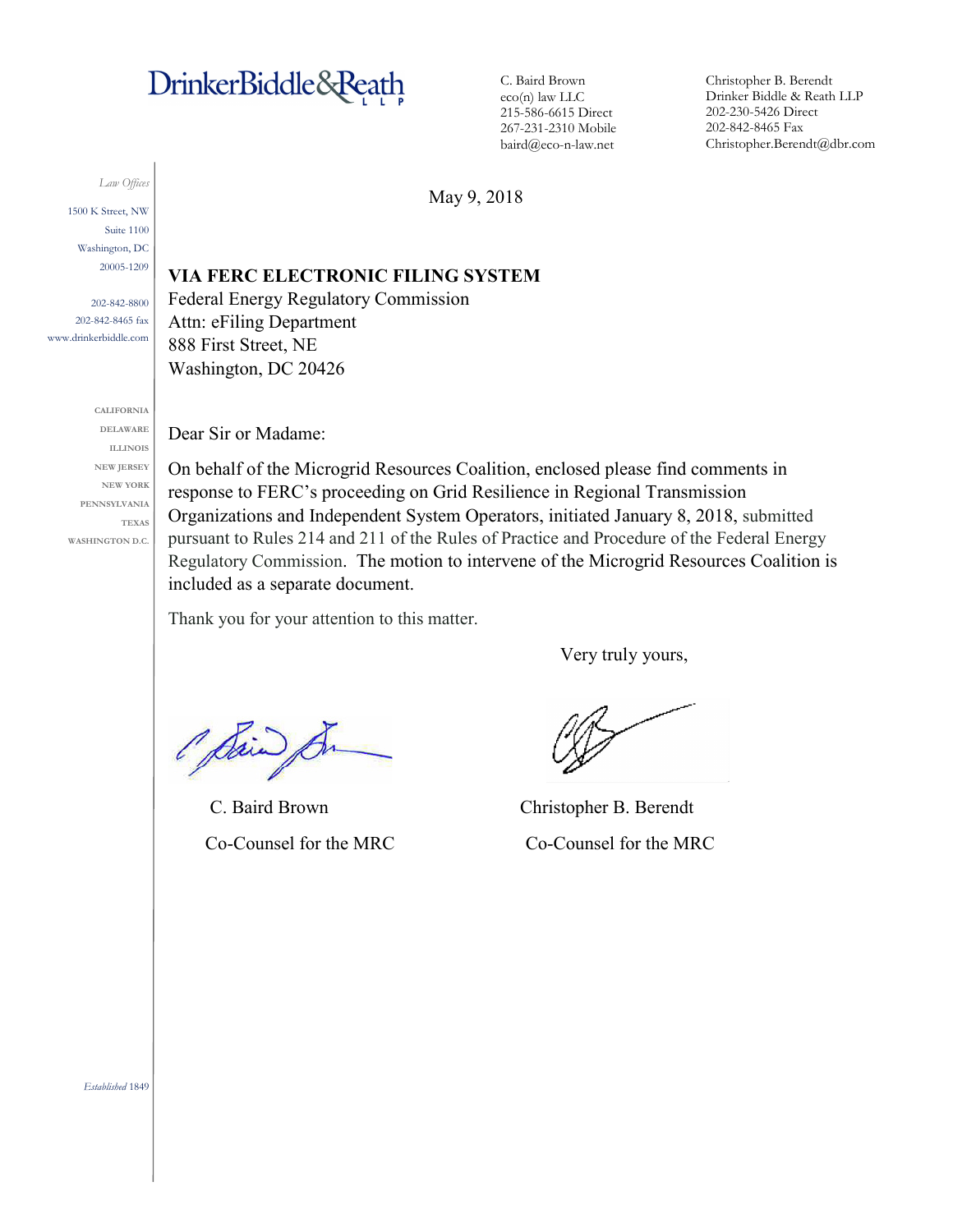## **Microgrid Resources Coalition Motion to Intervene and Comment**

## **Docket No. AD18-7-000**

## **Grid Resilience in Regional Transmission Organizations and Independent System Operators**

## **Introduction**

Pursuant to Rules 214 and 211 of the Rules of Practice and Procedure of the Federal Energy Regulatory Commission ("FERC" or "Commission"), the Microgrid Resources Coalition ("MRC") hereby moves to intervene and submits its comments in connection with the Grid Resilience in Regional Transmission Organizations and Independent System Operators (Docket No. AD18-7-000, the "Resilience Docket"). The MRC is a consortium of leading microgrid owners, operators, developers, suppliers, and investors formed to advance microgrids through advocacy for laws, regulations and tariffs that support their access to markets, compensate them for their services, and provide a level playing field for their deployment and operations. In pursuing this objective, the MRC intends to remain neutral as to the technology deployed in microgrids and the ownership of the assets that form a microgrid. The MRC's members are actively engaged in developing and operating advanced microgrids in many regions of the United States.<sup>[1](#page-1-0)</sup>

<span id="page-1-0"></span> $<sup>1</sup>$  The MRC is actively engaged in advancing the understanding and implementation of microgrids across the</sup> country. MRC members hold significant energy assets connected to the electric grids, provide energy generation and supply services, and are exploring microgrid construction and ownership in different locations throughout the country. MRC members include: Anbaric Transmission, Commonwealth Edison, Concord Engineering Group, Eaton, ENGIE, ICETEC Energy Services, Inc., Massachusetts Institute of Technology, NRG Energy, Inc., Princeton University, Thermo Systems, University of Missouri and the University of Texas. The MRC is affiliated with the International District Energy Association ("IDEA"), which connects members from all over the country operating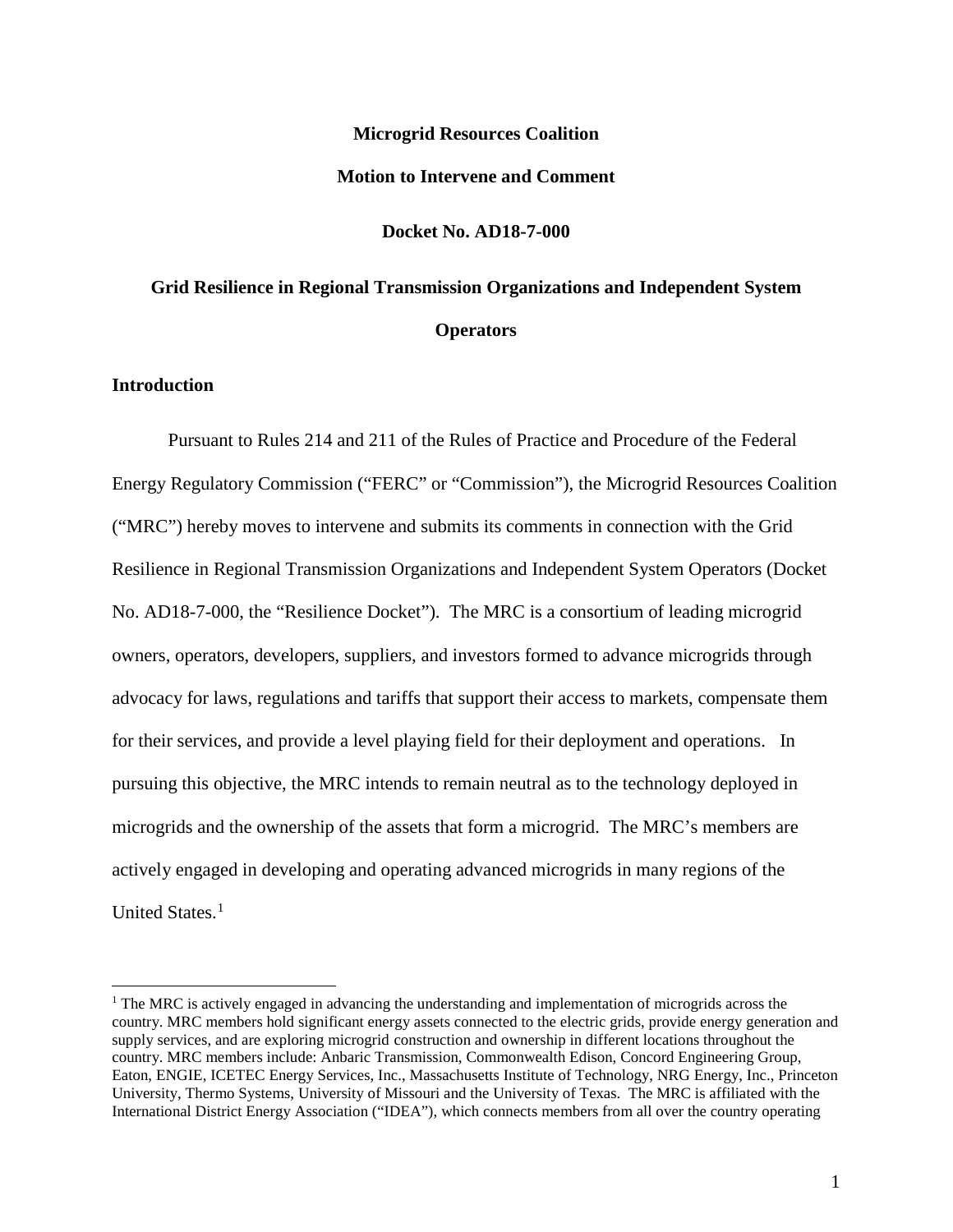The MRC strongly supports the Commission's decisions to terminate consideration of the Department of Energy's proposed rule relating to Grid Reliability and Resilience Pricing (Docket No. RM18-1-000), and to open a new proceeding to examine holistically the resilience of the bulk power system. We encourage the Commission to use this opportunity to expand its inquiry into the sources of resilience. In particular:

- We urge the Commission to broaden its definition of "resilience" to acknowledge that resilience must be measured by the ability to sustain the health, security and economic activity of local communities.
- We believe that microgrids represent a class of uniquely resilient resources that employ hybrid generation, intelligent load management, and sophisticated controls to safeguard and manage included load and provide sophisticated services to the grid.
- We believe that distribution utilities can achieve grid resilience by using microgrids and other flexible, visible "grid edge"[2](#page-2-0) resources as building blocks and by investing in distributed communication and controls that allow the reconfiguration of the distribution system in response to disturbances so that microgrids can support one another and the larger grid. The transmission system must respond to this evolution.
- The Commission has a continuing role to play in eliminating barriers to microgrid formation and participation in markets, encouraging the evolution of markets outside of RTOs and ISOs, and assuring just and reasonable compensation for the services that microgrids and other grid edge resources provide.

combined heat and power plants and microgrids. This filing reflects the position of the MRC as an organization and should not be construed to reflect on the positions of any individual member.<br><sup>2</sup> See discussion below at notes 10 and 55.

<span id="page-2-0"></span>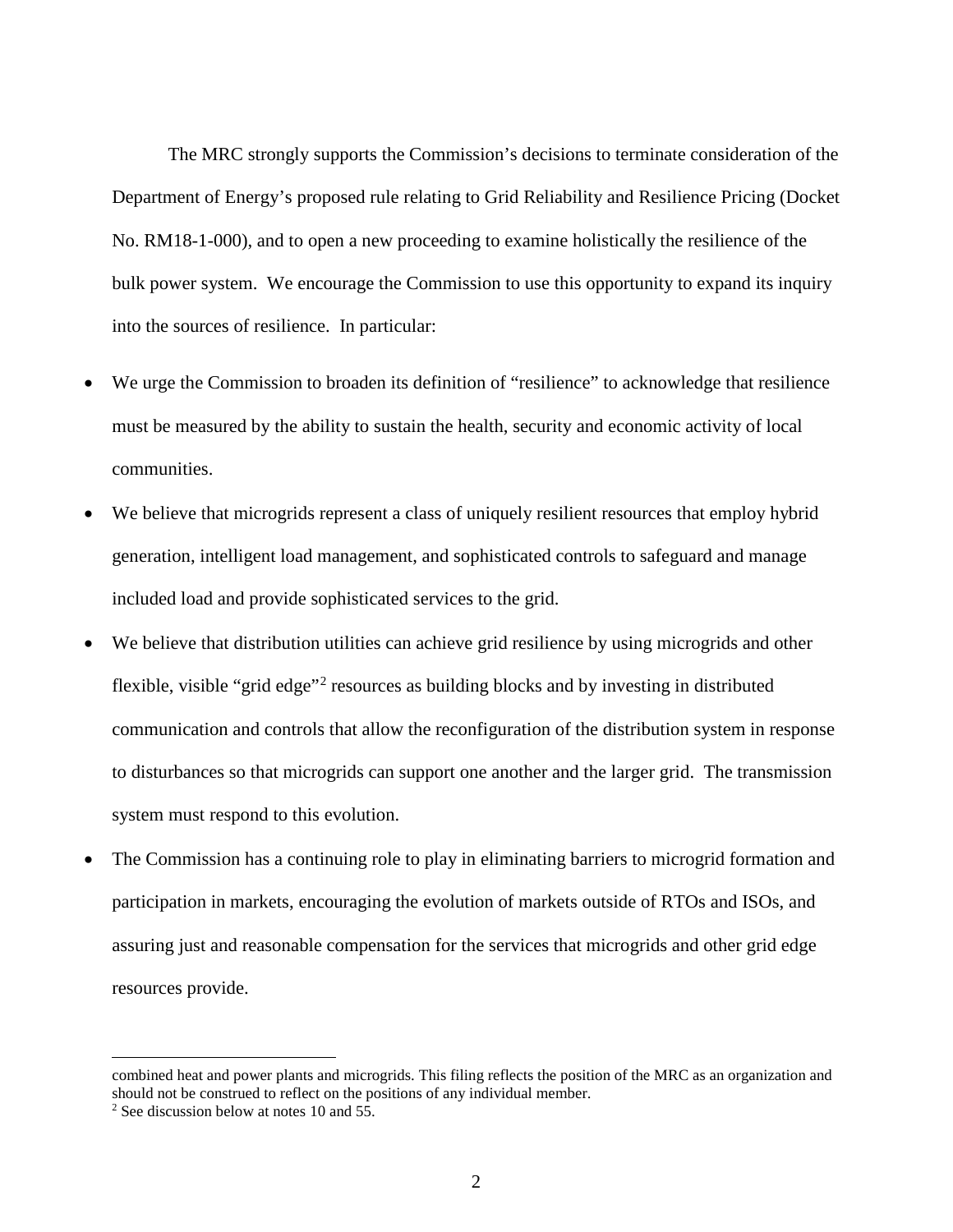• The Commission should continue this proceeding to investigate new metrics and products that recognize contributions to resilience and can serve as the basis for expansion of power markets to support grid resilience.

As detailed below, we propose that the Commission collaborate with state and local authorities to ensure that resilience manifests locally where it matters most. We propose that the Commission address the emergence of more intelligent grid architecture, including advanced distribution systems as well as highly flexible and dispatchable grid edge resources in pursuit of a resilient power system.

#### **Summary**

The Commission's proposed definition of resilience: "the ability to withstand and reduce the magnitude and/or duration of disruptive events, which includes the capability to anticipate, absorb, adapt to, and/or rapidly recover from such an event<sup>[3](#page-3-0)3</sup> is generally consistent with the proposal made by the MRC in the prior docket.[4](#page-3-1) However, we believe it is important that the definition recognize that resilience for our society manifests in our communities. A holistic view of the bulk power system's resilience must recognize that powering the infrastructure necessary to maintain critical services to our communities is the ultimate measure of performance.

We support the calls for a working definition and suggest the following additions to the Commission's proposed definition of resilience (*italics*): "The ability to withstand and reduce the

<span id="page-3-0"></span> <sup>3</sup> Docket No. AD18-7-000, *Grid Resilience in Regional Transmission Organizations and Independent System Operators*, 162 FERC ¶ 61,012, issued January 8, 2018.<br><sup>4</sup> The MRC previously proposed that "Resiliency" should be defined as "the ability to preserve critical infrastructure

<span id="page-3-1"></span>and functions for communities and customers, adapt the grid rapidly to disruptions, and promptly restore service that is lost." *See* Docket No. RM18-1-000, *Comments of the Microgrid Resource Coalitio*n, filed October 23, 2017.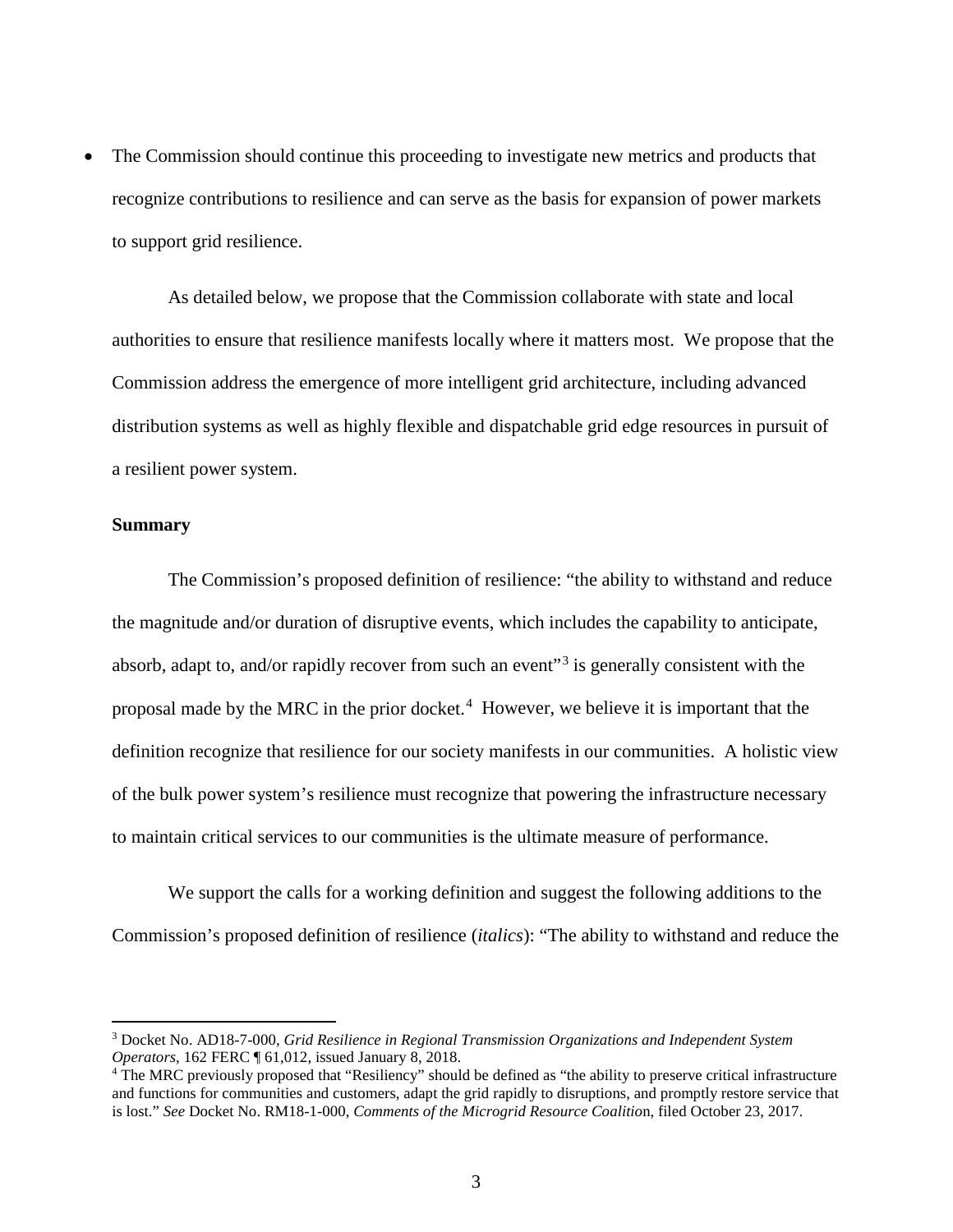magnitude and/or duration of disruptive events, which includes the capability to anticipate, absorb, adapt to, and/or rapidly recover *the functioning of critical infrastructure to sustain essential services for communities during and* following such an event." We recognize the multi-jurisdictional aspects of these additions. As discussed below, we do not believe that jurisdictional issues present undue barriers to open markets, and we encourage state public utility commissions as well as other state, county, municipal and local authorities to adopt the same foundational definition.

Communities and customers are the best judges of where resilience matters most. They understand their critical needs for health, safety, and the preservation of economic activity. Reliability analysis of the bulk power system treats all local uses alike – no distinction is made between cooling a movie theater, a critical care nursing facility or refrigerated research specimens – and collective measures such as aggregate loss of load or average outage duration do not capture resilience where it matters. The need for resilience cannot be addressed in the limited context of the bulk power system, and does not stop at the boundaries of ISOs and RTOs. The goal of traditional reliability planning is to protect the bulk power system, the goal of resilience planning must be to ensure that the entire grid system works to protect our communities. Communities, customers, and state and local authorities must be involved in planning and implementing resilience solutions.

Thinking from the community up will result in the evolution of grid architecture.<sup>[5](#page-4-0)</sup> Microgrids and other secure, flexible and dispatchable local resources are the fundamental

<span id="page-4-0"></span><sup>&</sup>lt;sup>5</sup> The commission has acknowledged the importance of this evolution in its recent Notice of a Technical Conference in Docket Nos. RM18-9-000 and AD18-10-000. See discussion at note 55.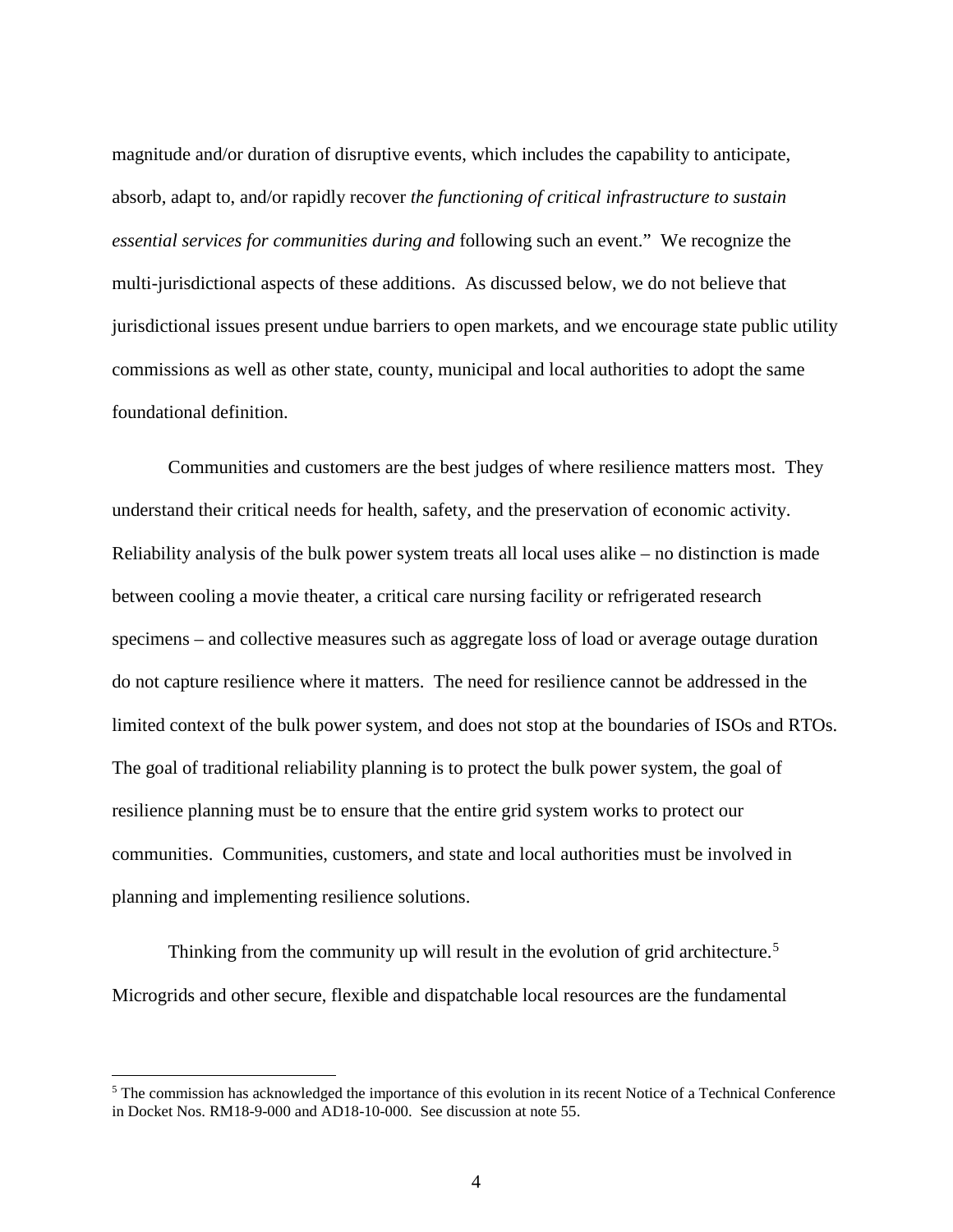building blocks of a resilient system, together with local storage, not only of electric energy, but also of thermal energy and fuel.<sup>[6](#page-5-0)</sup> Distribution utilities will implement distributed energy resource management systems that can reconfigure the distribution system in response to disruption and allow local resources to support critical substations and circuits. The ability of the distribution system to act as a first line of defense in disruptions by incorporating local generation and storage, intelligent emergency load shedding by customers and communities, and local, temporary reconfiguration of the grid will both protect the transmission system and ultimately determine the nature of the transmission system we need.

The Commission's jurisdiction includes not only the transmission system but also the entire range of resources providing wholesale energy, capacity and ancillary services required by grid operators and the reliability of the system as a whole. We concur with PJM Interconnection, L.L.C. ("PJM") that the Commission should anchor its process in the wide array of jurisdictional authorities it possesses.<sup>[7](#page-5-1)</sup> To help achieve resilience, Commission approved tariffs must include and value wholesale services provided by resilient resources operated primarily by or for the benefit of customers, whether behind the customer's meter or serving groups of local retail customers, either in a microgrid, through a virtual metering arrangement, or through another form of community aggregation.<sup>[8](#page-5-2)</sup> These "grid edge" resources directly serve retail load<sup>[9](#page-5-3)</sup> but are

<span id="page-5-0"></span> <sup>6</sup> Local storage can be part of the unified aggregation of resources that makes up a microgrid or a separate resource that may be networked with local microgrids.

<span id="page-5-1"></span><sup>7</sup> PJM Interconnection, L.L.C., *Initial Comments*, Docket No. AD18-7-000, at 5 (Mar. 9, 2018) ("PJM Comments"). The MRC commends PJM for its thoroughgoing response to the Commission and will reference several points made in its filing below.

<span id="page-5-2"></span><sup>8</sup> Customer aggregations may be formed either in the states that allow community choice aggregation, or through special purpose entities permitted under the laws of various states, such as a licensed retail electric supplier serving a local industrial campus or community.

<span id="page-5-3"></span><sup>9</sup> This definition does not include independent power producers who are interconnected at the distribution level, whose primary purpose is to make wholesale, merchant sales and are not contracted in direct support of retail load.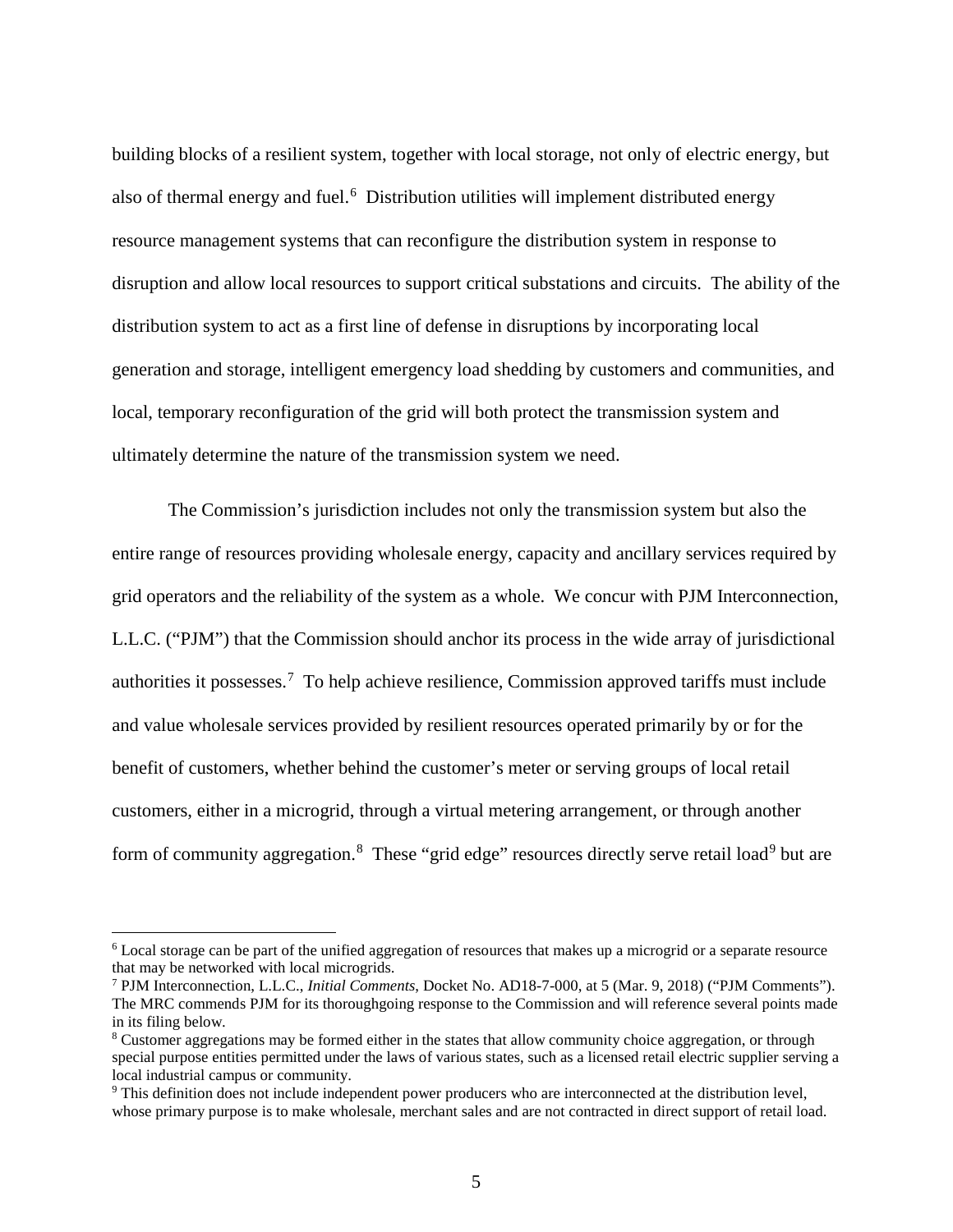also capable of providing wholesale services directly or through aggregations. Such services can be provided directly to an ISO/RTO, distribution utility, retail electricity supplier, or any combination of the three.<sup>[10](#page-6-0)</sup> Any overlap between markets in support of the transmission system and those in support of the distribution system can be addressed with metering and standard restrictions on incompatible commitments of physical resource capacity across markets. Grid edge resources can make crucial contributions to resilience by serving critical loads and supporting essential services at the source, independent of the distribution or transmission grid, and can also support the grid at all levels in times of stress.

Access to markets for grid edge resources is a beginning. It will encourage investment in resources that directly support critical community infrastructure, while making existing markets more competitive. The MRC suggests that the Commission must go further – because of the overlapping jurisdictional issues affecting these multifunctional resources, the Commission should work with state and local authorities to address resilience and work to identify metrics that can serve as the basis for new products and services (whether state or federally regulated, or both) intended to more directly address resilience.

#### **Microgrids**

 $\overline{a}$ 

Microgrids<sup>[11](#page-6-1)</sup> represent some of the grid's most resilient resources. Every day, microgrids make their communities more resilient by providing efficient, high performance

The MRC has no objection to such resources, but they present different investment incentives, generally face few barriers to participation in markets, and raise different jurisdictional issues.

<span id="page-6-0"></span> $10$  See discussion of double counting below at notes 55 and 56.

<span id="page-6-1"></span> $11$  The MRC defines a microgrid as "a local electric system or combined electric and thermal system that: (1) includes retail load and the ability to provide energy and energy management services needed to meet a significant proportion of the included load on a non-emergency basis; (2) is capable of operating either in parallel or in isolation from the electrical grid; and (3) when operating in parallel, can provide some combination of energy, capacity,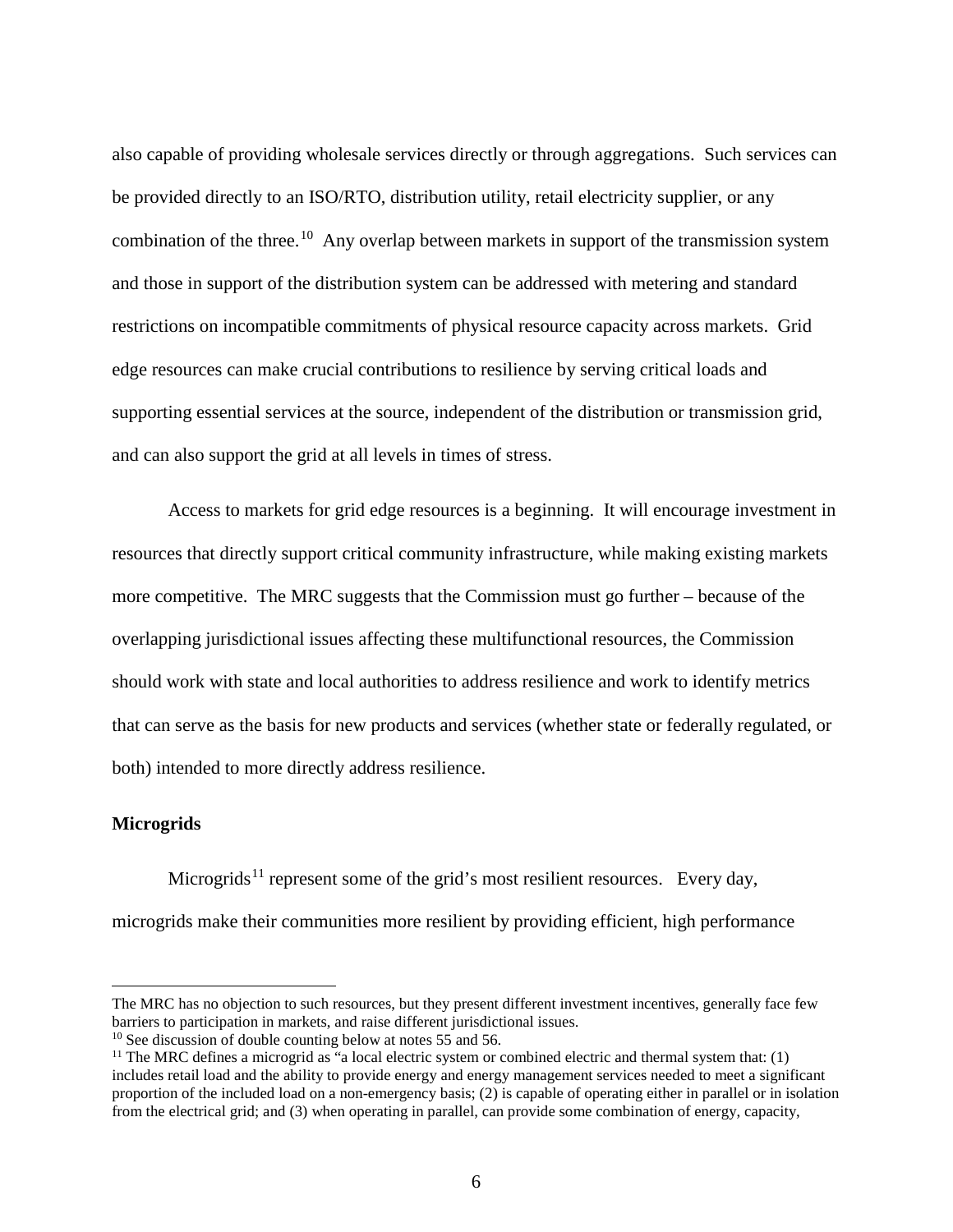energy services to local customers, utilities and wholesale markets while ensuring that critical infrastructure remains powered.

As integrated aggregations of demand and supply resources that can be managed as a unified resource, microgrids are inherently resilient. By operating as micro-control areas islandable from the grid, microgrids provide intelligent load shedding, preserve the functionality of critical infrastructure and aid in grid restoration. In so doing, they project their resilience onto their communities and the larger grid.<sup>[12](#page-7-0)</sup> Microgrids often include distributed generation, storage and advanced building controls that can provide rapid substitution for (or reduction in demand for) grid supplied electricity, and they may also include a wide array of other capabilities such as the ability to transfer heating or cooling load from electric to thermal resources and back, the ability to use buildings themselves as thermal storage, the integration of electric vehicle batteries, and the ability to alter the time of use for many different types of loads.

These combined capabilities are typically managed by sophisticated controls that permit the microgrid operator substantial ability to control its load/generation profile in detail, across a variety of factors relevant to the grid operator. The multiple energy delivery sources and secure, direct connection of generation to localized demand allow the microgrid to provide highly efficient, reliable, and adaptable energy services.<sup>[13](#page-7-1)</sup> In addition, microgrids have the unique capability to serve their customers and critical infrastructure, but also assist the grid operator in

 $\overline{a}$ 

ancillary or related services to the grid." This language captures microgrids' ability to sell services to the larger grid and the opportunity for substantial efficiencies achieved through co-management of electric and thermal loads.

<span id="page-7-0"></span> $12$  Microgrids may include multiple metered loads and be served by more than one substation in normal operation, but are able to act as a single islanded micro control area. They are almost always served by a single transmission node.

<span id="page-7-1"></span><sup>&</sup>lt;sup>13</sup> See Appendix A for a brief description of Princeton University's microgrid capabilities.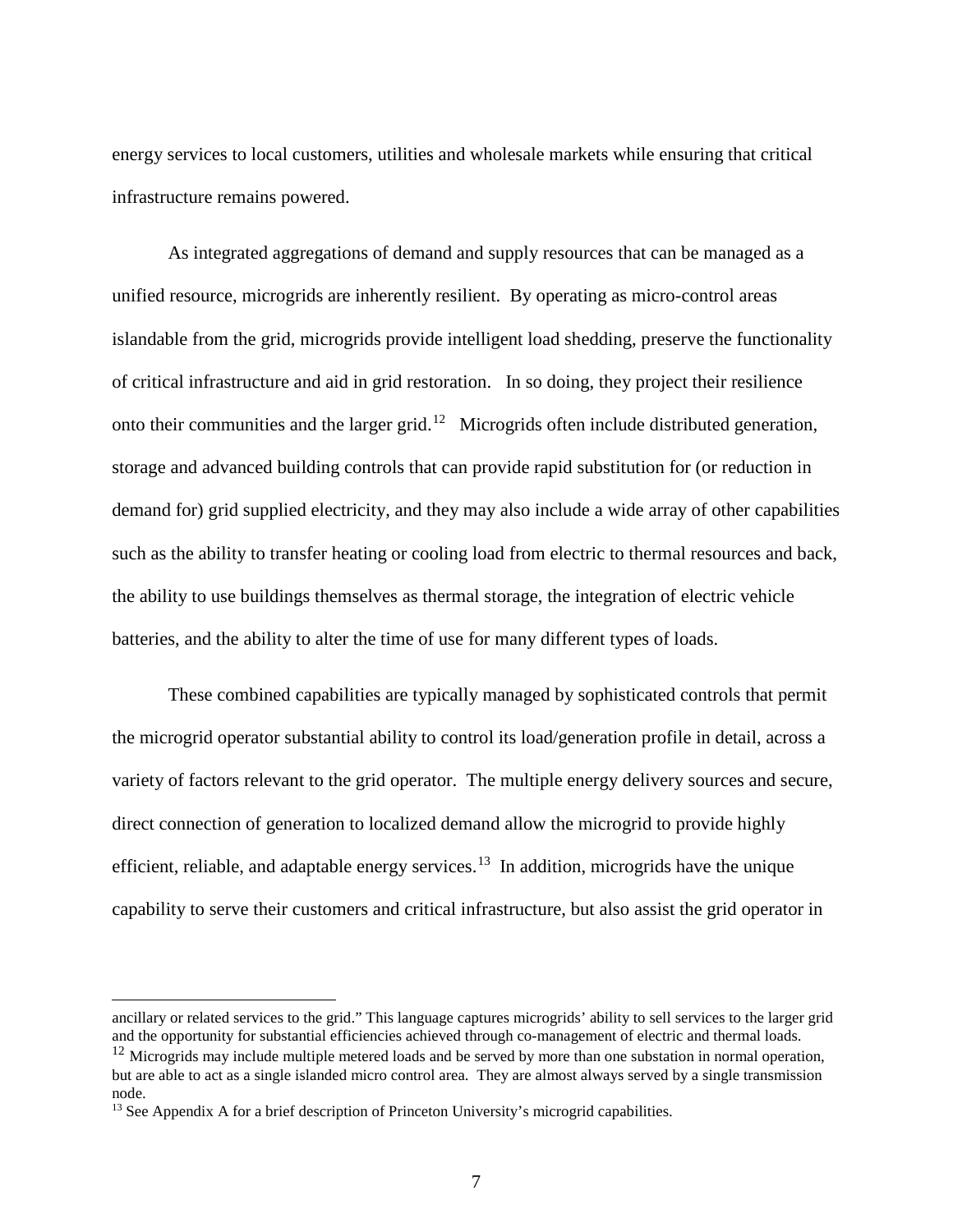restoration, by becoming an island in an emergency and by resuming parallel operation in concert with and at the convenience of the grid operator to help stabilize the restart of the system.

For example, when widespread power outages during and after Hurricane Sandy caused significant damage to local infrastructure, Princeton University's microgrid continued to function and provide electricity to the campus. This allowed Princeton to provide hot meals, hot showers and cell phone charging to first responders. In addition to the Princeton microgrid, other distributed energy resources in the region, such as the NYU downtown campus cogeneration facility and interconnected buildings and the NRG Princeton Medical Center microgrid, were able to remain online throughout Sandy. In contrast, the power failure and eventual closing of the NYU Langone Medical Center in midtown Manhattan drew national attention and initiated a review of the center's energy infrastructure. The NYU Langone Medical Center has since built and installed an islandable cogeneration-based microgrid, along with additional back-up systems, which will allow the complex to be self-sufficient in the event of a utility power interruption.<sup>[14](#page-8-0)</sup>

Microgrids can be developed and operated by a variety of parties. Princeton is a single electric customer that owns its microgrid. The nearby Princeton Medical Center has a microgrid operated for its benefit, which is owned and operated by NRG. In certain jurisdictions, it can be very difficult to organize an efficient aggregation of customers to support a multicustomer microgrid or other distribution level resource because of limitations on retail sales of electricity.<sup>[15](#page-8-1)</sup> Nevertheless, special purpose entities formed as retail electric suppliers, co-

<span id="page-8-1"></span><span id="page-8-0"></span><sup>&</sup>lt;sup>14</sup> See Appendix B for further examples of microgrid resilience in action.<br><sup>15</sup> Docket No. ER16-1085, Microgrid Resources Coalition, *Motion to Intervene and Comments on California Independent System Operator Corporation's ("CAISO") Distributed Energy Resource Provider Initiative*, filed March 25, 2016.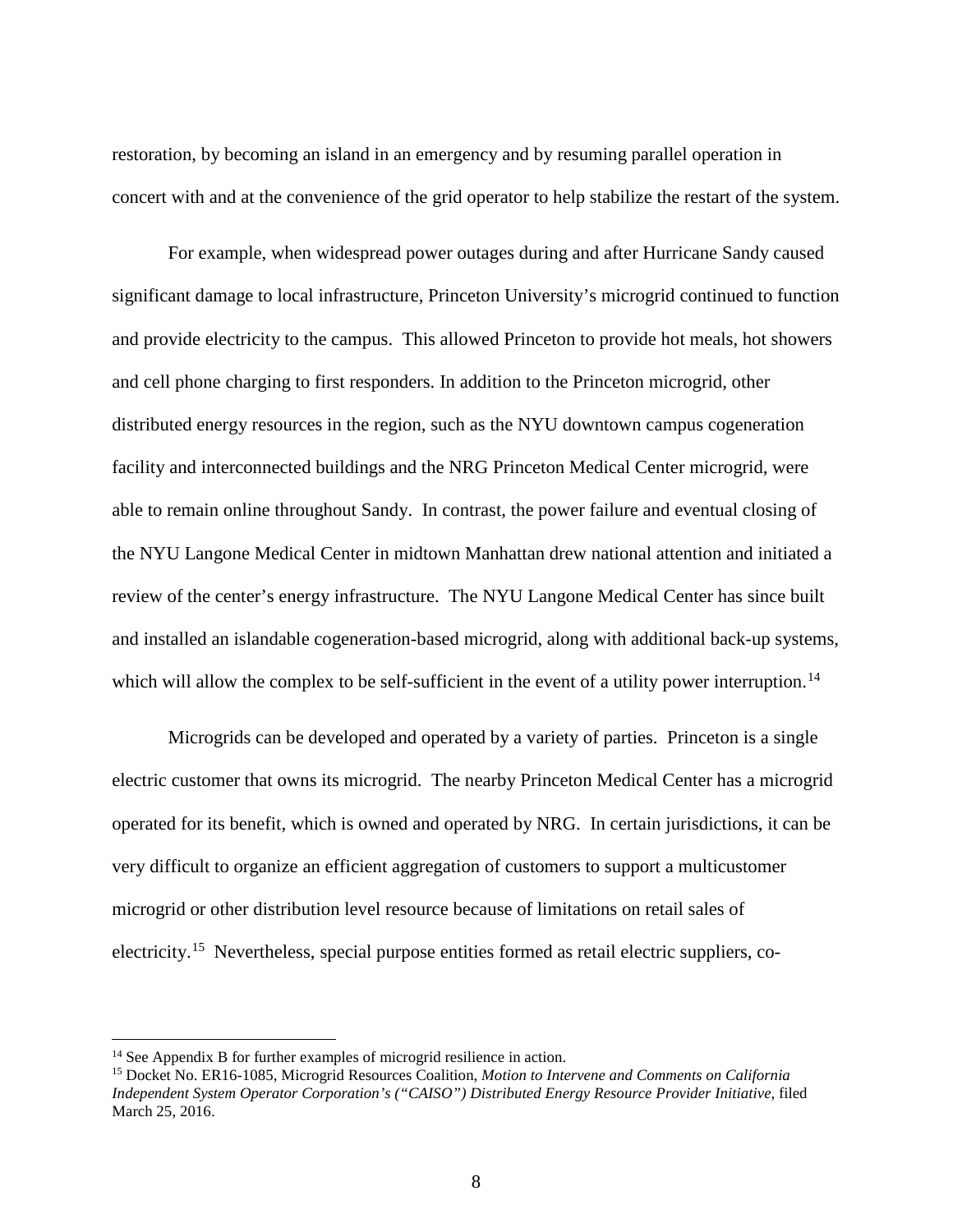operatives or owners associations can either develop and own or contract with third parties to own and/or operate a microgrid for multiple customers.<sup>16</sup> A microgrid can be developed as a utility-private partnership, in which the distribution utility owns the wires and meters the retail customers, but generation and other operating services are provided by customers or third parties, as is being done in the Hudson Yards project.<sup>17</sup> In Borrego Springs, California, San Diego Gas & Electric has created a microgrid to improve the resilience of the local community. It owns the wires and storage resources, while customers supply included generation.<sup>[18](#page-9-2)</sup> These creative solutions adapt to regulatory complexity, but call for cross-jurisdictional co-operation to improve resilience.

#### **Grid Architecture**

While microgrids and other advanced grid edge resources can support the resilience of the grid, the grid must evolve to support and make use of them. The MRC believes that the development of a resilient grid will rely on a partnership between ISOs/RTOs, utilities and local resources, where utilities act as a platform for smart, flexible resources on the distribution system, such as microgrids. In this partnership, the grid operators will act as the conductor of the grid edge orchestra, queuing, amplifying or diminishing, and blending the performance of grid

<span id="page-9-2"></span><span id="page-9-1"></span><sup>17</sup> See, e.g., Robert Walton, *ConEd's Hybrid Service Model for Large Microgrid Could Become Standard*, UTILITYDIVE, Feb. 21, 2018[, https://www.utilitydive.com/news/coneds-hybrid-service-model-for-large-microgrid](https://www.utilitydive.com/news/coneds-hybrid-service-model-for-large-microgrid-could-become-standard/517413/)[could-become-standard/517413/;](https://www.utilitydive.com/news/coneds-hybrid-service-model-for-large-microgrid-could-become-standard/517413/) Discussions of utility private partnerships in Maryland Public Service Commission, ML#199669, *Microgrid Resources Coalition, Comments in Response to Notice of Public Conference In the Matter of Transforming Maryland's Electric Distribution Systems to Ensure that Electric Service is Customer-Centered, Affordable, Reliable, and Environmentally Sustainable in Maryland* ("PC44"), filed October 29, 2016; Formal Case No. 1130, *Comments of the Microgrid Resource Coalition on Formal Case No. 1130 Modernizing the Energy Delivery System for Increased Sustainability*, filed April 15, 2016. <sup>18</sup> Berkeley Lab, *Microgrids at Berkeley Lab: Borrego Springs*, available at [https://building](https://building-microgrid.lbl.gov/borrego-springs)[microgrid.lbl.gov/borrego-springs](https://building-microgrid.lbl.gov/borrego-springs)

<span id="page-9-0"></span><sup>&</sup>lt;sup>16</sup> See discussions of regulatory structures and utility partnerships in District of Columbia Public Service Commission, Formal Case No. 1130, *Comments of the Microgrid Resource Coalition on Formal Case No. 1130*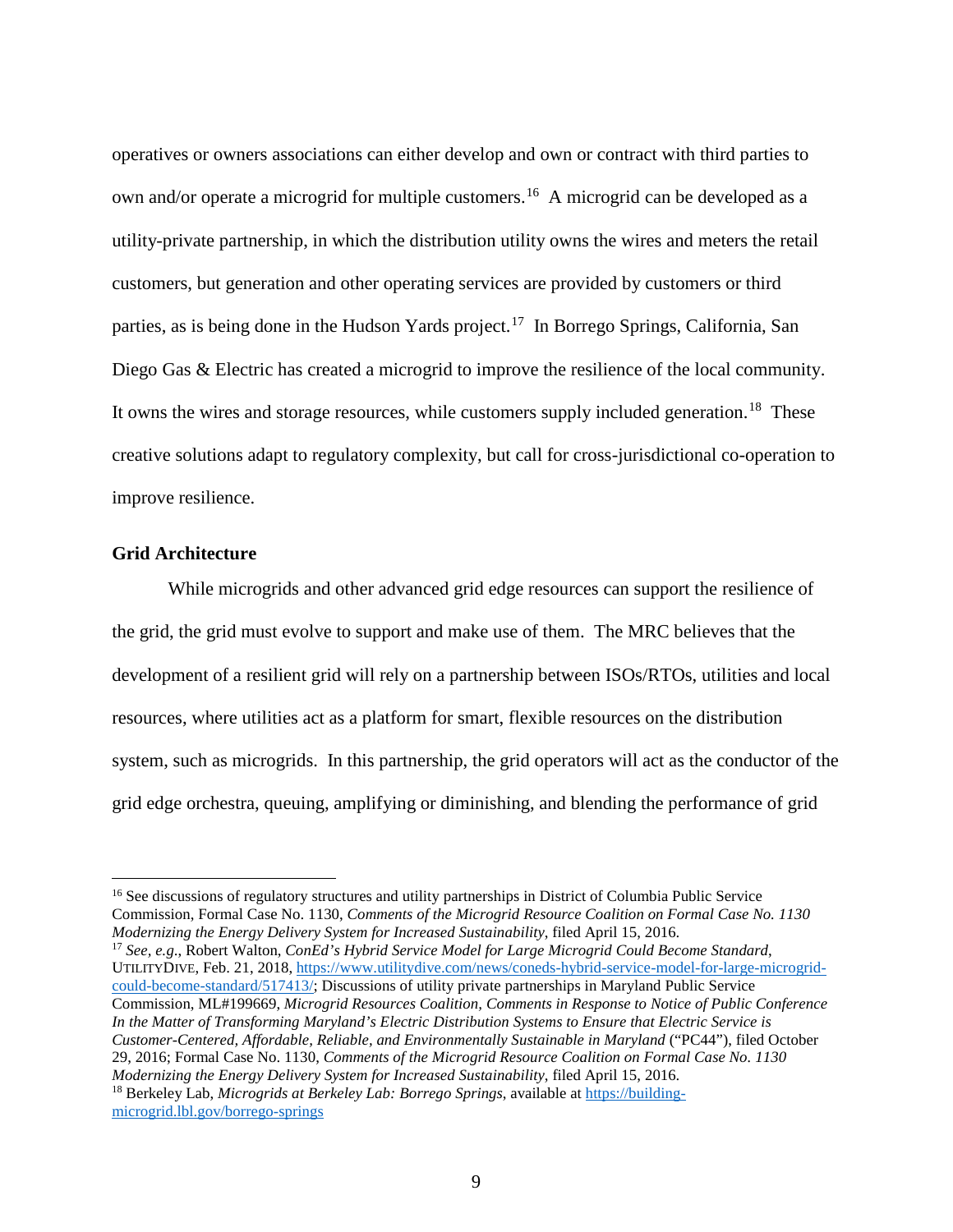edge resources to respond to disruptions and preserve community health, safety, and daily activity.<sup>19</sup> As discussed below, utilities need to make substantial investment in the networking, reconfiguration and improvement of distribution systems to develop the capacity to conduct the grid edge orchestra. This is a challenge *and* an opportunity for a new utility business model that supports resilient grid architecture.

The importance of developing resilient grid architecture is highlighted in the 2017 report prepared by the National Academy of Science, Engineering and Medicine: Enhancing the Resilience of the Nation's Electricity System (the "NAS Report").<sup>[20](#page-10-1)</sup> The NAS Report concludes that the grid of the future will achieve resilience by incorporating increasing quantities of local generation, linked by flexible and adaptable, networked distribution, and coupled with intelligent load shedding to ride through emergencies. The NAS Report highlights strategies that will help move us toward the resilient grid of the future:

- Distribution systems resilience achieved through a networked system, smart metering and fiber optic communication.[21](#page-10-2)
- Utility scale battery storage.<sup>[22](#page-10-3)</sup>
- Strategically placed distributed energy resources that are visible and controllable.<sup>[23](#page-10-4)</sup>
- Improved inverter standards that allow renewable resources to provide ancillary services.<sup>[24](#page-10-5)</sup>

<span id="page-10-0"></span> $19$  They would do this via distribution support service agreements that take advantage of resource flexibility and dispatchability that enable different demand and supply, and service profiles.

<span id="page-10-1"></span><sup>&</sup>lt;sup>20</sup> National Academy of Science, Engineering and Medicine: Enhancing the Resilience of the Nation's Electricity System, 2017, available at [https://www.nap.edu/catalog/24836/enhancing-the-resilience-of-the-nations-electricity](https://www.nap.edu/catalog/24836/enhancing-the-resilience-of-the-nations-electricity-system)[system.](https://www.nap.edu/catalog/24836/enhancing-the-resilience-of-the-nations-electricity-system) (hereinafter "NAS Report").<br><sup>21</sup> NAS Report at 74.

<span id="page-10-3"></span><span id="page-10-2"></span><sup>22</sup> NAS Report at 75.

<sup>&</sup>lt;sup>23</sup> NAS Report at 76.

<span id="page-10-5"></span><span id="page-10-4"></span><sup>24</sup> NAS Report at 76-77; *See also*, UtilityDive, *California Solar Pilot Shows How Renewables Can Provide Grid Services*, October 16, 2017, *available at* [http://www.utilitydive.com/news/california-solar-pilot-shows-how-](http://www.utilitydive.com/news/california-solar-pilot-shows-how-renewables-can-provide-grid-services/506762/)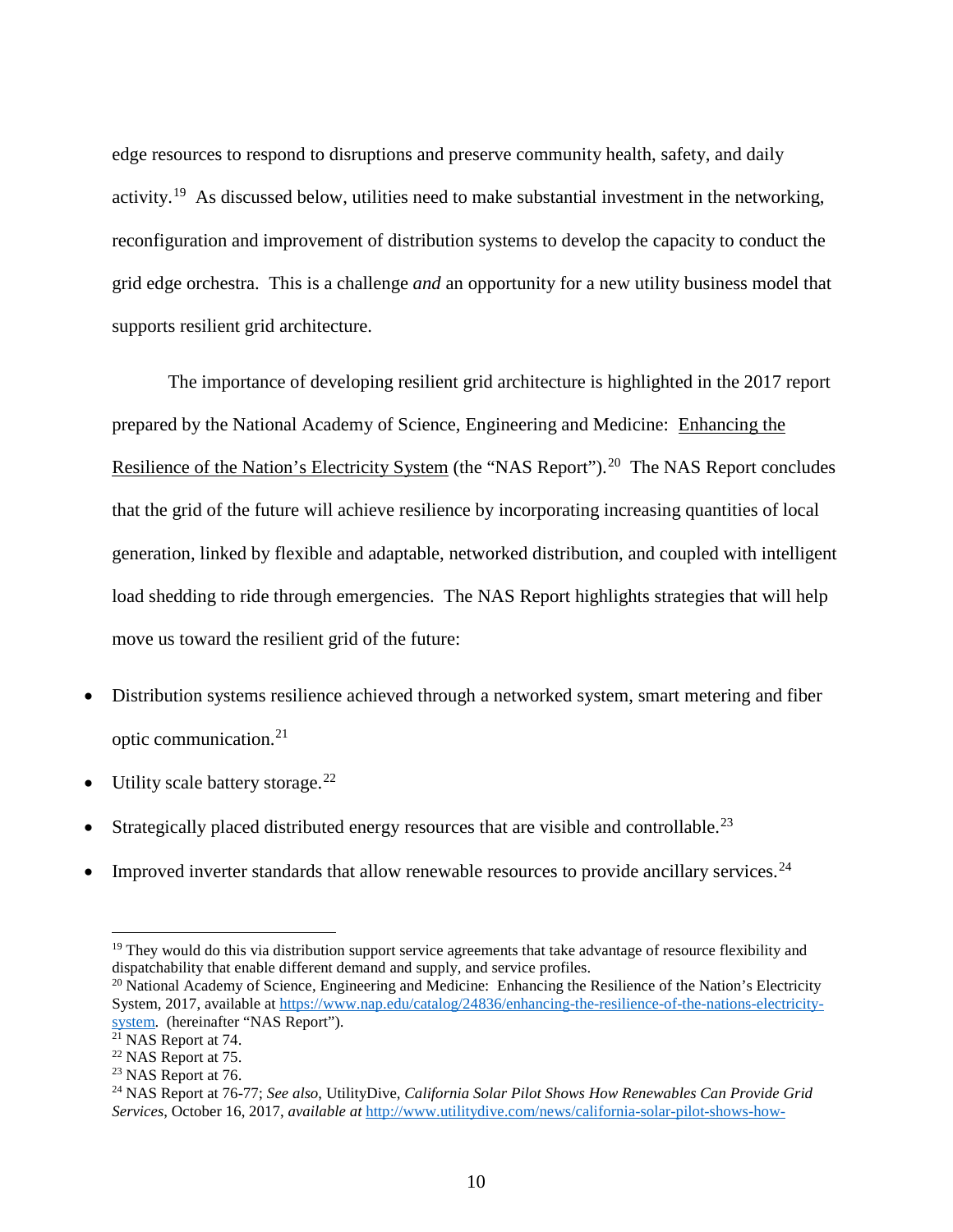- System architecture that reduces the criticality of individual components needed to maintain grid functionality.[25](#page-11-0)
- Intelligent load shedding that permits reductions in load customer by customer [and internally for individual customers] rather than radial by radial while preserving essential functioning.<sup>[26](#page-11-1)</sup>
- Adaptive islanding that permits individual microgrids and grid sub-regions to operate independently to reduce the impact of outages. $27$

Networked distribution systems with smart metering and local resource controls are more resilient. They can substantially reduce system restoration costs,  $^{28}$  $^{28}$  $^{28}$  and reducing the size of critical components can realize savings on the costs of reserves. Intelligent load shedding (achievable in multiple ways by unified resource aggregations such as microgrids), and islanding can substantially reduce the costs of disruptions for both the system and for customers.

Achieving networked distribution grid architecture will require a collaboration between distribution utilities, customers and communities on their systems. That collaboration must begin with the Commission including state and local authorities in resilience planning. The MRC suggests that modernization planning pursue a mutually reinforcing combination of (1) open market signals to communities and customers at all levels to invest in flexible, dispatchable, local resources, coupled with (2) the reconfiguration and improvement of the distribution grid to accommodate and intelligently manage those resources.

 $\overline{a}$ 

[renewables-can-provide-grid-services/506762/.](http://www.utilitydive.com/news/california-solar-pilot-shows-how-renewables-can-provide-grid-services/506762/) The Primary Frequency / Reactive Power FERC Order creates a floor upon which other ancillary services are easier to provide (assuming storage or ramping capability) and the new FERC Storage order takes the next step to effectively opening up ancillary service markets for renewable energy.  $25$  NAS Report at 80.

<span id="page-11-1"></span><span id="page-11-0"></span><sup>&</sup>lt;sup>26</sup> NAS Report at 81.

<span id="page-11-2"></span> $27$  NAS Report at 81-82.

<span id="page-11-3"></span> $28$  NAS Report at 73-75.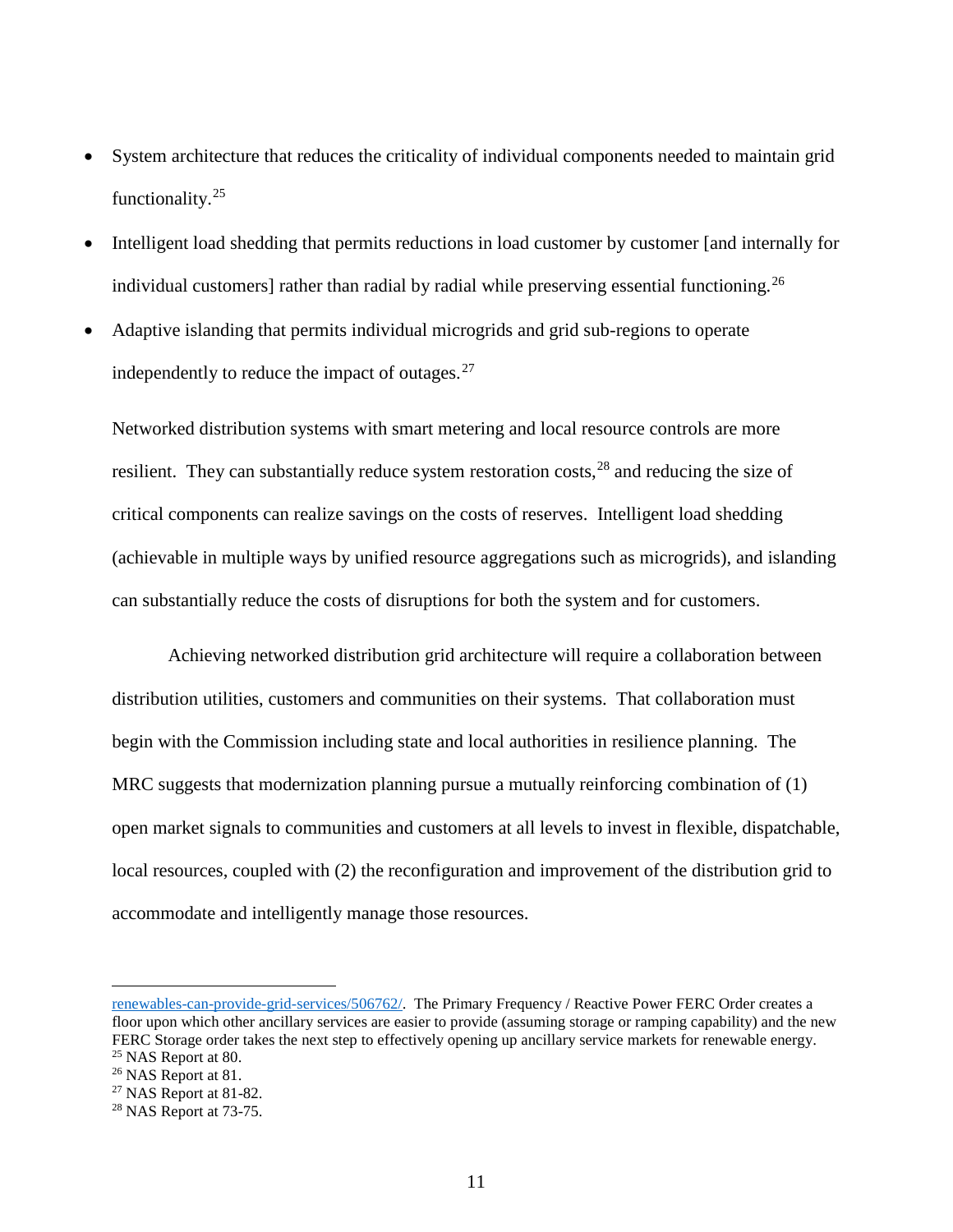The MRC anticipates a future where, technology, cost and customer empowerment trends will push our grid architecture to be smarter, self-healing, flexible, competitive, efficient, visible and resilient. As we have commented to numerous state commissions, prudent investment in a reconfigured and intelligent grid by distribution grid operators on behalf of ratepayers will support progress toward a more resilient future. Utility investment, in turn, will support investment by customers in microgrids and other grid edge resources that that deliver resilience to our communities.[29](#page-12-0)

#### **Open Access to Markets**

Customers have many incentives to install and maintain microgrids and other grid edge resources ranging from direct cost savings arising from co-management of thermal and electric load, to individual resilience, and carbon emissions reduction. As a result, they will invest in resources that can often provide benefits to the grid at lower costs than single purpose resources can provide them. Revenues from providing services to the grid provide an additional incentive, which can prove financially critical in some instances. The Commission's successful efforts to promote open access to the transmission system gave independent power producers access to markets.<sup>30</sup> However, grid edge resources often encounter barriers to providing services to the grid, and to being fairly compensated for services when provided. Reducing barriers and

<span id="page-12-0"></span> <sup>29</sup> Docket No. RM18-1-000, FERC Request for Comments, *Need for Reform*, p. 1-2.

<span id="page-12-1"></span><sup>30</sup> *See Promoting Wholesale Competition Through Open Access Non-Discriminatory Transmission Services by Public Utilities: Recovery of Stranded Costs by Public Utilities and Transmitting Utilities*, Order No. 888, FERC Stats. & Regs. ¶31,036 (1996), *order on reh'g,* Order No. 888-A, FERC Stats. & Regs. ¶31,048, *order on reh'g*, Order No. 888-B, 81 FERC ¶61,248 (1997), *order on reh'g*, Order No. 888-C, 82 FERC ¶61,046 (1998), *aff'd in relevant part sub nom. Transmission Access Policy Study Group v. FERC,* 225 F.3d 667 (D.C. Cir. 2000), *aff'd sub nom. New York v. FERC*, 535 U.S. 1 (2002) ("Order 888").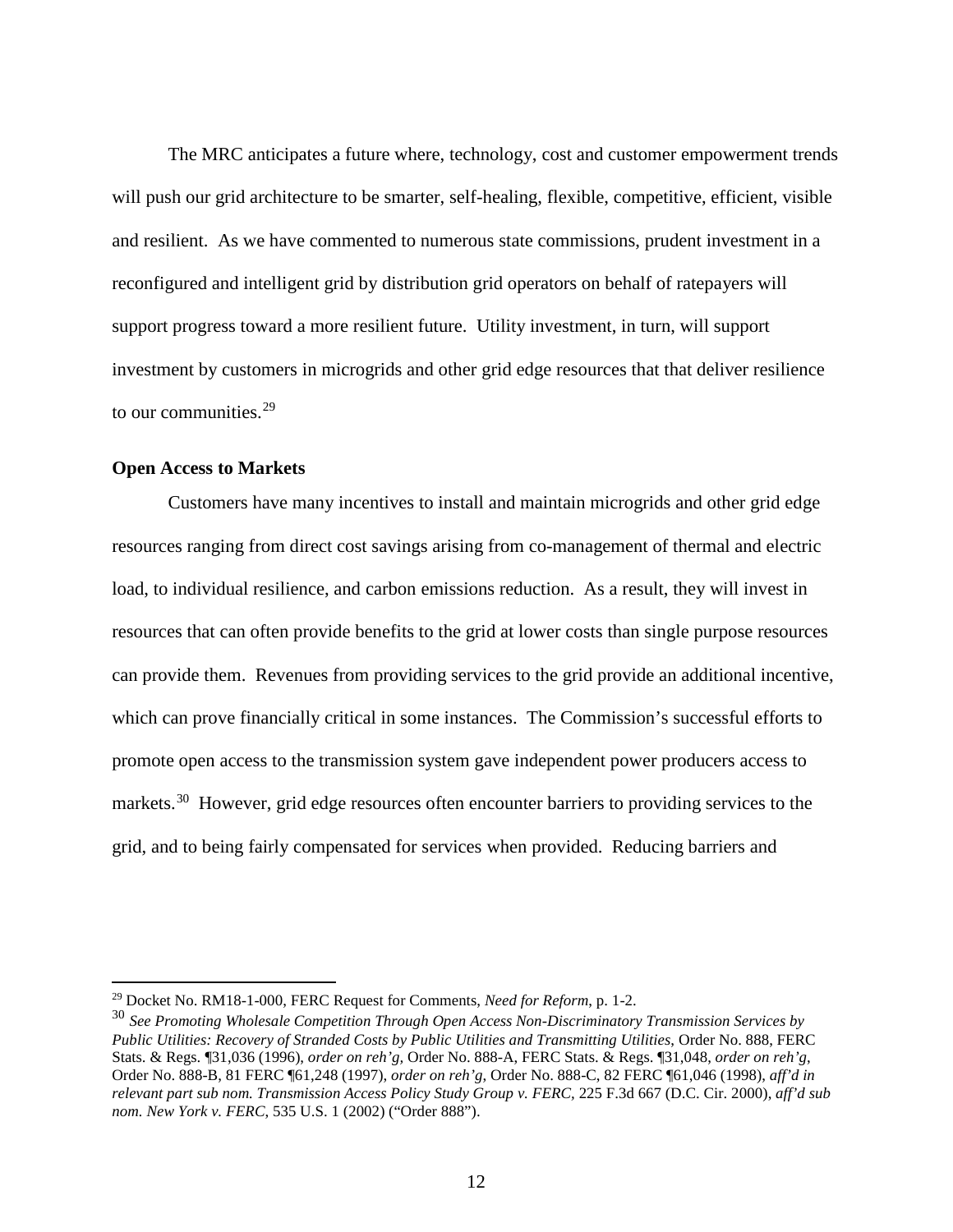ensuring fair compensation – providing open access to markets – are critical to the evolution of a new, resilient grid architecture.<sup>[31](#page-13-0)</sup>

## **ISO/RTO Markets**

The MRC commends the Commission for its ongoing efforts to include all resources in the RTO/ISO wholesale markets,  $32$  but work remains to be done. Following the Supreme Court's ruling in EPSA, grid edge resources clearly are entitled to access to the wholesale market.<sup>[33](#page-13-2)</sup> However, the MRC shares the Commission's concern that resources may also be excluded by lack of a participation model that takes account of the particular characteristics of the resource. [34](#page-13-3) 

For example, we believe that the demand response participation model – particularly as implemented in some ISOs and RTOs, based on a rigid baseline – fails to take advantage of, and compensate microgrids for their multifaceted performance capabilities. In its recent Order No. 841<sup>[35](#page-13-4)</sup> the Commission excluded from its rules for storage resources behind-the-meter resources

<span id="page-13-0"></span><sup>&</sup>lt;sup>31</sup> *See* PJM Comments at 74. "Focusing on physical infrastructure is clearly important for the reasons addressed earlier in PJM's responses, but without a compensation mechanism that properly values the attributes that any particular resource brings to the grid; we will inevitably frustrate many of the initiatives seeking to integrate emerging technologies such as microgrids, advanced storage and DER to mitigate resilience challenges on the BES. Further, without a proper compensation mechanism, we will fail to properly attract the funding this capital-intensive industry needs to make some of these critical investments, particularly those needed to ensure a resilient generation fleet. That being the case, resilience efforts warrant a review and refinement [of] market-based constructs, operating procedures, industry collaboration and planning processes."

<span id="page-13-1"></span><sup>&</sup>lt;sup>32</sup> See 125 FERC ¶ 61,071, Order No. 719: Wholesale Competition in Regions with Organized Electric Markets, issued October 17, 2008; 134 FERC ¶ 61,187, Order No. 745: Demand Response Compensation in Organized Wholesale Energy Markets, issued March 15, 2011; 137 FERC ¶ 61,064, Order No. 755: Frequency Regulation Compensation in the Organized Wholesale Power Markets, issued October 20, 2011; 162 FERC ¶ 61,127, Order No. 841: Electric Storage Participation in Markets Operated by Regional Transmission Organizations and Independent System Operators, issued February 15, 2018, errata issued February 28, 2018.<br><sup>33</sup> Federal Energy Regulatory Commission v. Electric Power Supply Association (EPSA) 136 S. Ct. 760 (2016).

<span id="page-13-3"></span><span id="page-13-2"></span><sup>&</sup>lt;sup>34</sup> Federal Energy Regulatory Commission, Notice of Proposed Rulemaking: Electric Storage Participation in *Markets Operated by Regional Transmission Organizations and Independent System Operators*, 81 Fed. Reg. 86522, proposed Nov. 30, 2016.

<span id="page-13-4"></span><sup>35</sup> Federal Energy Regulatory Commission, *Electric Storage Participation in Markets Operated by Regional Transmission Organizations and Independent System Operators*, Order No. 841, 162 FERC ¶ 61,127 (2018).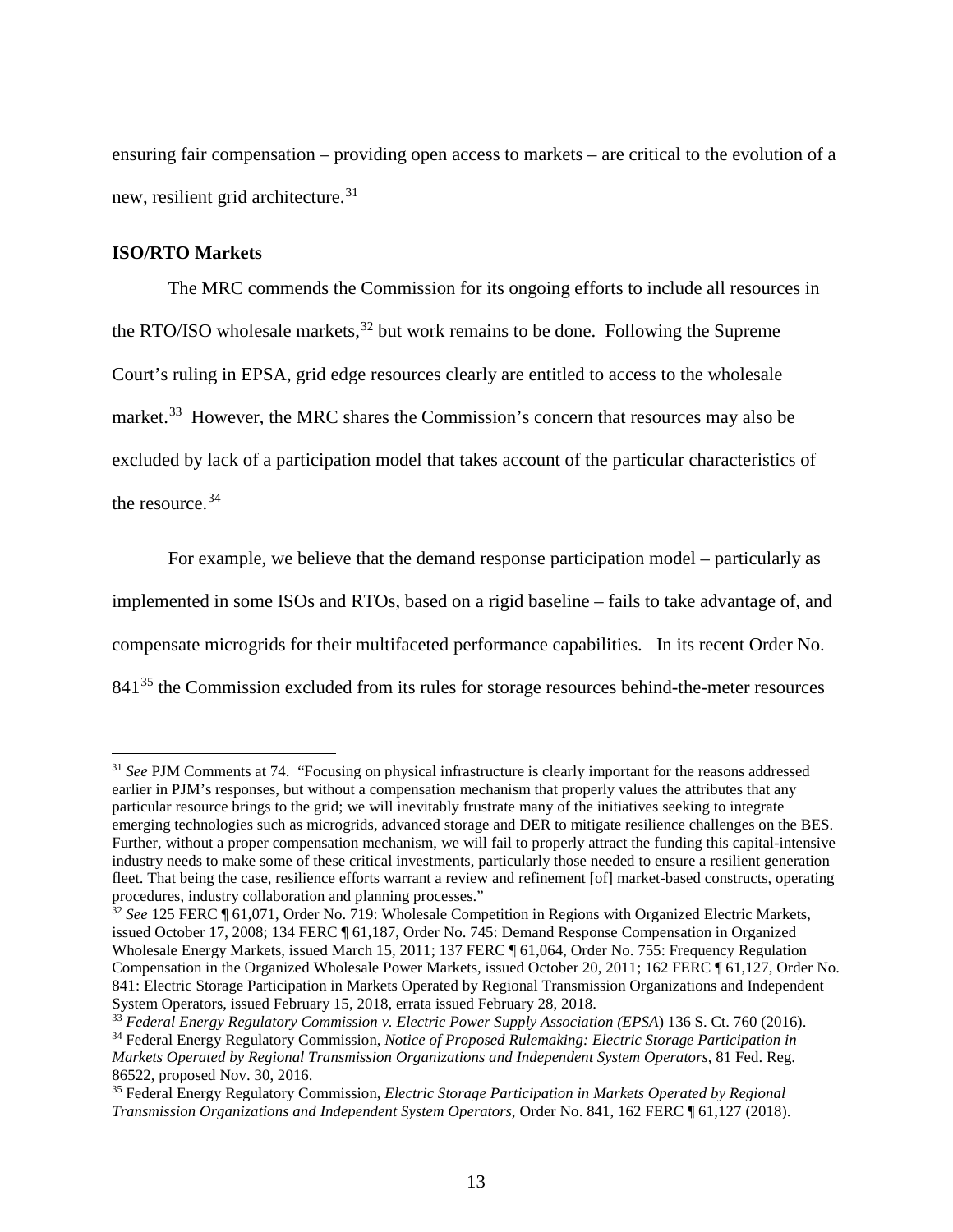that do not make net exports, and suggested that they participate as demand response. The inclusion of storage resources in microgrids only gives them additional flexibility and makes the current participation model less applicable.<sup>36</sup> We believe that the solution is to require each resource to specify by bid or contract a non-overlapping (mutually exclusive) committed capacity range for each potentially overlapping product or service that it offers.<sup>[37](#page-14-1)</sup> Each should be responsible for not double committing its capacity across markets, and a grid operator (at any level) can assure itself that there is no conflict as a condition of market participation. A 100 MW power plant can bid 70 MW for energy and 30 MW for spinning reserve in day-ahead ISO/RTO markets, but its bid in both markets cannot be greater than its total capacity. Similarly, a Customer with a 30 MW average load and a 20 MW behind-the-meter generator can elect to reserve 15 MW of self-generation capacity for its own use as it decides, and make a 10 MW demand response bid by reserving 5 MW of generation capacity and confirming that the building management systems on campus are ready to shed 5 MW of load across non-critical functions. It cannot use the last 5 MW of generation capacity to serve its own load unless called by the system operator. A customer with behind-the-meter battery storage, likewise, could only use its capability to discharge stored energy to the grid that is committed by bid to the system operator when called by the system operator.<sup>[38](#page-14-2)</sup> Flexible grid edge resources should be permitted the same flexibility to structure their bids as other resources on the system.

<span id="page-14-0"></span><sup>&</sup>lt;sup>36</sup> This may, in part, be solved by aggregation rules. It is important to look at the aggregator as the market participant. Some of the confusion surrounding Order 745 arose from treating the demand response resource as the participant and focusing on the marginal cost of the customer rather than the aggregator.

<span id="page-14-1"></span><sup>&</sup>lt;sup>37</sup> Overlap must be parsed carefully, providing capacity doesn't overlap with offering reserves or energy in a day ahead market, and being called to run and provide energy when selected for reserves does not create an overlap. Having the same tranche of capacity committed for both reserves and energy is overlap. See discussion of double counting below at note 55 and 56.

<span id="page-14-2"></span><sup>&</sup>lt;sup>38</sup> Further, a customer could bid 5 MW of demand response and satisfy that obligation with generation, storage, load shedding, or a combination so long as it has the collective capability to meet all its bid obligations.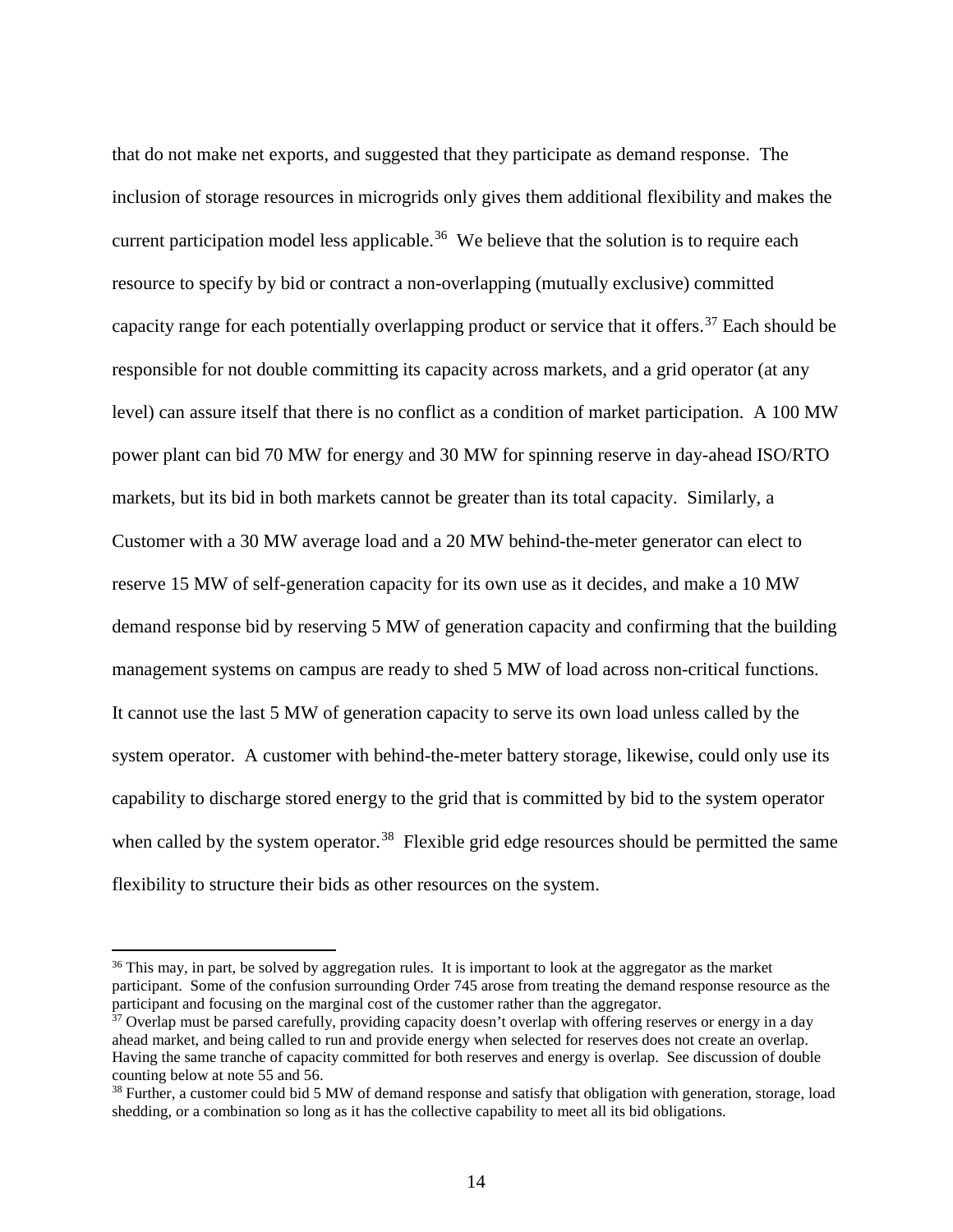## **Non-ISO/RTO Wholesale Markets**

Fully realizing a resilient grid architecture will require development of markets for a wider range of services from grid edge resources. Markets for ancillary services in support of the transmission system are poorly developed outside of ISOs/RTOs, and there are, at best, early stirrings of markets at the distribution utility level. Both kinds of markets should be developed, but need not take the same form as current ISO/RTO markets. As an example of a market in support of the distribution system, where local resources can improve the stability of a substation or decrease pressure on a radial circuit, or support essential community and distribution grid control services, the MRC has suggested that the distribution utility run a Request for Proposals for resources that can provide "distribution support services" on a mid- to long-term contracted basis as a more resilient alternative to the distribution utility implementing a traditional physical system capacity upgrade (often called a "wires solution").<sup>39</sup> The California Public Utilities Commission has taken the lead in requiring that distribution utilities identify the locations on their system where distributed energy resources can make a contribution, and is exploring how to compensate distribution utilities so that they are indifferent between the distribution support service solution and the wires solution.<sup>40</sup> The Potomac Electric Power Company's filing with the Maryland Public Service Commission for public purpose microgrids, proposes to acquire

<span id="page-15-0"></span> <sup>39</sup> Docket No. RM16-23-000, *Comments of the Microgrid Resource Coalition*, filed January 30, 2017; Microgrid Resources Coalition, *Comments to the Proceeding on Motion of the Commission in Regard to Reforming the Energy Vision*, New York Public Service Commission Case 14-M-0101, filed September 22, 2014. Note that we address "wires solutions" to mean traditional substation and line capacity upgrades. 40 *California Independent System Operator Corporation's Distributed Energy Resource Provider Initiative*, 155

<span id="page-15-1"></span>FERC ¶ 61,229 (June 2, 2016).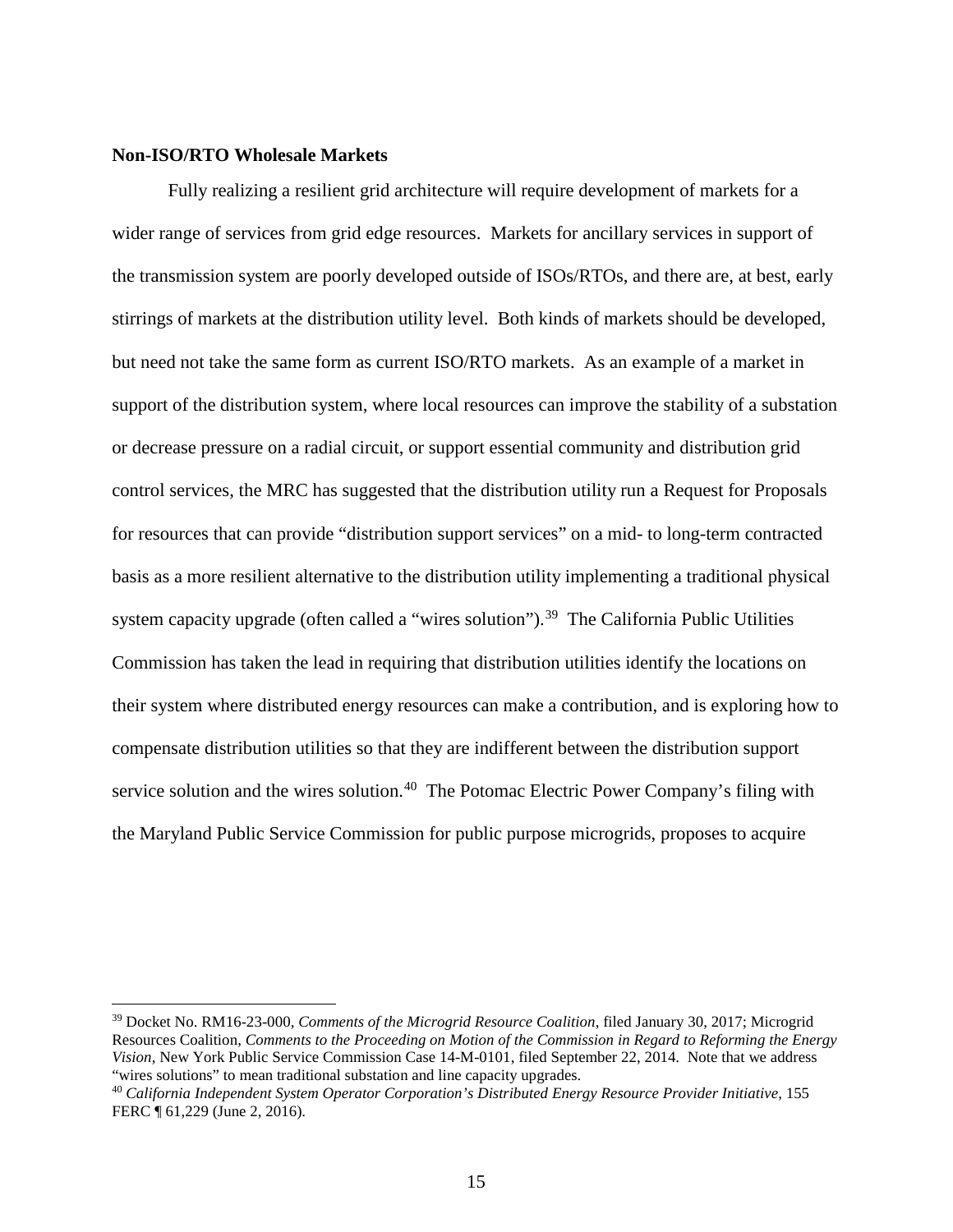generation resources for the microgrids through RFPs and to treat the contracts for microgrid generation services as regulatory assets. $41$  The MRC supports these approaches.

The existence of markets for services or products that support the transmission system on the one hand, and the distribution system on the other hand, raises issues similar to the issues raised by incompatible commitments of physical capacity in federally regulated markets. The MRC suggests that the regulatory response should be similar: no resource can commit the same capacity to two overlapping markets. Only one system operator is responsible for dispatching the increment of capacity that is committed to its market. The resource can only be compensated for that increment of capacity in the market to which it is committed and in which it is dispatched. If a grid edge resource has a long-term contract for distribution support services, it can't make an inconsistent commitment in an ISO/RTO day-ahead market. If it does, it is subject to penalties for non-performance.<sup>[42](#page-16-1)</sup> Careful design of markets at all levels on a collaborative basis to avoid conflicts is prudent. The MRC believes that the metering and communications technology to avoid conflicts and keep markets separate is available and that its cost is falling. Indeed, it is part of the investment that is required for the emerging resilient grid architecture.

### **The Jurisdictional Tangle**

<span id="page-16-0"></span><sup>&</sup>lt;sup>41</sup> Potomac Electric Power Company, *Updated Proposal for a Pilot Program to Create and Evaluate Public Purpose Microgrids, Maryland Public Service Commission Case No. 9361, February 15, 2018.* 

<span id="page-16-1"></span><sup>&</sup>lt;sup>42</sup> Federal Energy Regulatory Commission v. Electric Power Supply Association (EPSA) 136 S. Ct. 760, 764 (2016)(stating that transactions occurring at the wholesale level have "natural consequences" on the retail level and not seeing interference or problematic cross-price impacts between services at different market layers). Wholesale market access for behind-the-meter resources is natural, but inconsistent commitments for the same increment of a resource's (or an aggregation's) capacity is not. Unified resource aggregations such as microgrids are able to fulfill commitments using combinations of generation, load and storage resources. *See also*, Federal Energy Regulatory Commission, *Order 719: Wholesale Competition in Regions with Organized Electric Markets*, 125 FERC ¶ 61,071, issued October 17, 2008.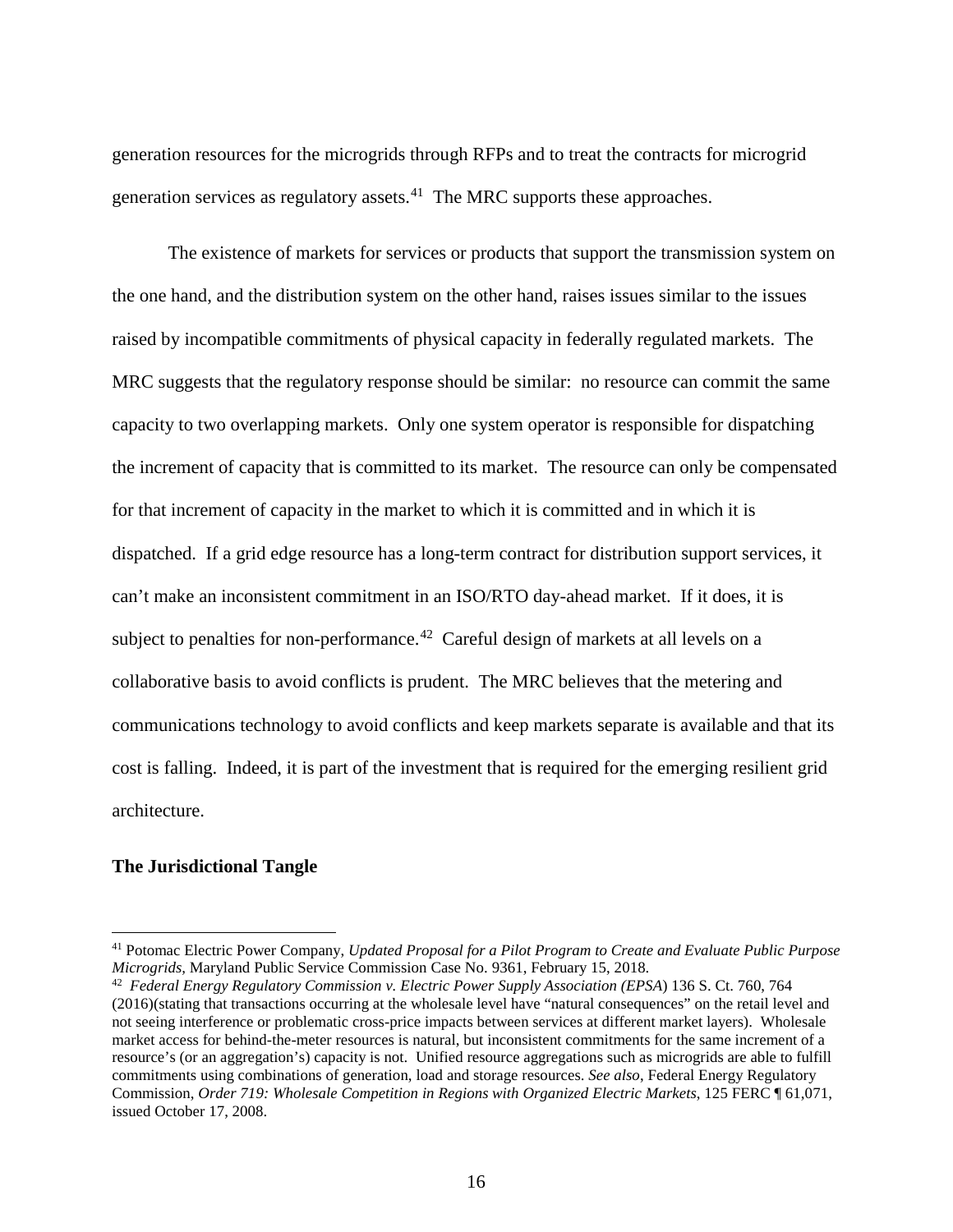Markets for ancillary services that support the operation of the transmission system of utilities outside of ISOs/RTOs are clearly subject to Commission jurisdiction.<sup>[43](#page-17-0)</sup> The Commission can encourage transmission utilities to purchase ancillary services directly from grid edge resources, in the context of its review of utility revenue requirements under their transmission tariffs. Markets for services that take advantage of the capabilities of grid edge resources at the distribution level, however, can be hampered by tangled, overlapping jurisdictional boundaries. On one hand, *sales* of electric power for resale or *wholesale sales* of any other power market product to a distribution utility / transmission provider are subject to Commission jurisdiction.<sup>[44](#page-17-1)</sup> Grid edge resources are likely to be eligible for market-based rates when making sales of wholesale services (whether distribution support services in support of the distribution system<sup>[45](#page-17-2)</sup> or ancillary services in support of the transmission system), but in certain jurisdictions the exercise of centralized purchasing power on the part of a utility is essentially unavoidable and will affect whether market-based prices paid to grid edge resources can be just and reasonable for procurements. [46](#page-17-3) On the other hand, *purchases* of (and recovery for)

<span id="page-17-0"></span> <sup>43</sup> *See Promoting Wholesale Competition Through Open Access Non-Discriminatory Transmission Services by Public Utilities: Recovery of Stranded Costs by Public Utilities and Transmitting Utilities*, Order No. 888, FERC Stats. & Regs. ¶31,036 (1996), *order on reh'g,* Order No. 888-A, FERC Stats. & Regs. ¶31,048, *order on reh'g*, Order No. 888-B, 81 FERC ¶61,248 (1997), *order on reh'g*, Order No. 888-C, 82 FERC ¶61,046 (1998), *aff'd in relevant part sub nom. Transmission Access Policy Study Group v. FERC,* 225 F.3d 667 (D.C. Cir. 2000), *aff'd sub nom. New York v. FERC*, 535 U.S. 1 (2002) ("Order 888") and *Hughes v. Talen Energy Market LLC et al*, 136 S.Ct. 1288 (2016).

<span id="page-17-1"></span><sup>44</sup> *See Federal Energy Regulatory Commission v. Electric Power Supply Association (EPSA*) 136 S. Ct. 760 (2016) *supra* note 42. Regarding wholesale demand response as a power market product, absent the physical export of power from the resource to the grid.

<span id="page-17-2"></span><sup>&</sup>lt;sup>45</sup> Many distribution support services will involve payments for delivery of electric energy for resale at specific times and under specific conditions (e.g. prior to or during grid restoration, such as holding in island mode, then exporting to a local substation; the ability to profile the entire unified aggregation's presentation to the grid system offers great customizability), although the payment may not be structured solely on a per KWh basis for these custom services.

<span id="page-17-3"></span><sup>46</sup> Docket No. ER16-1085, Microgrid Resources Coalition, *Motion to Intervene and Comments on California Independent System Operator Corporation's ("CAISO") Distributed Energy Resource Provider Initiative*, filed March 25, 2016.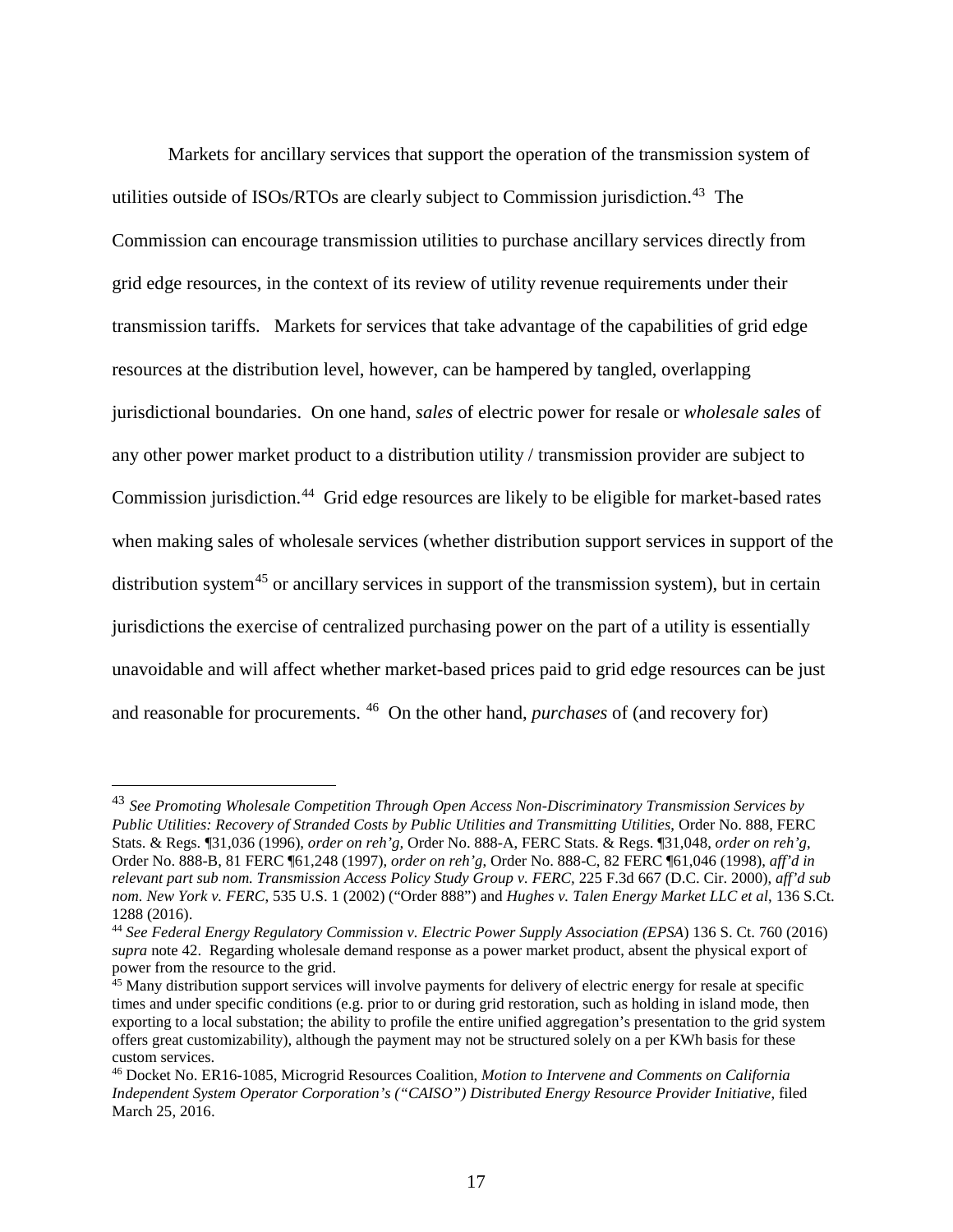distribution support-related products and services from the same grid edge resources, by a distribution utility is clearly subject to state commission jurisdiction.

The MRC believes that ongoing collaborative efforts can manage these issues.<sup>[47](#page-18-0)</sup> Excluding resources from one set of markets or another will only reduce competition in the markets from which resources are excluded (which harms all customers) and prevent grid edge resources from receiving competitive prices (which reduces market support for resilience).<sup>48</sup> We suggest, as an example, that the Commission, in consultation with state regulators, consider establishing advisory guidelines for best practices for non-ISO/RTO wholesale markets for procurement of services from grid edge resources to support the expansion of those markets. Those guidelines should be based on the principles that the Commission has articulated in its orders recognizing and compensating resource performance and providing market access for the competitive provision of services.

### **Just Compensation**

The MRC is on record supporting the ability of grid edge resources to receive fair compensation for services to the grid.[49](#page-18-2) The MRC believes that this is best accomplished by

<span id="page-18-1"></span><sup>48</sup> The requests for rehearing of FERC's order on energy storage that advocate services to both markets are suggesting lines of argument that would result in a distribution system that is more resilient not less. Docket RM16- 23-000, *Request for Rehearing of Xcel Energy Services Inc.*, filed March 19, 2018.

<span id="page-18-0"></span><sup>&</sup>lt;sup>47</sup> We do not, for example, advocate changes to the Federal Power Act. We feel the Commission and state commissions have a good track record of managing such issues; we are suggesting strategies, not changes to jurisdictional lines.

<span id="page-18-2"></span><sup>49</sup> *See, e.g*., Docket No. RM16-23-000, *Comments of the Microgrid Resource Coalition*, filed January 30, 2017; Docket No. RM18-1-000, *Comments of the Microgrid Resource Coalitio*n, filed October 23, 2017. These and additional filings of the Microgrid Resources Coalition are available through the "Advocacy" section of the Microgrid Resources Coalition website at [http://www.microgridresources.com/resources/advocacy.](http://www.microgridresources.com/resources/advocacy) Further, we note that Customers have many incentives to install and maintain microgrids and other grid edge resources – ranging from cost savings arising from co-management of thermal and electric load, to individual resilience, to carbon emissions reduction – and will invest in resources that provide benefits to the grid at lower costs than if there were solely a merchant value proposition.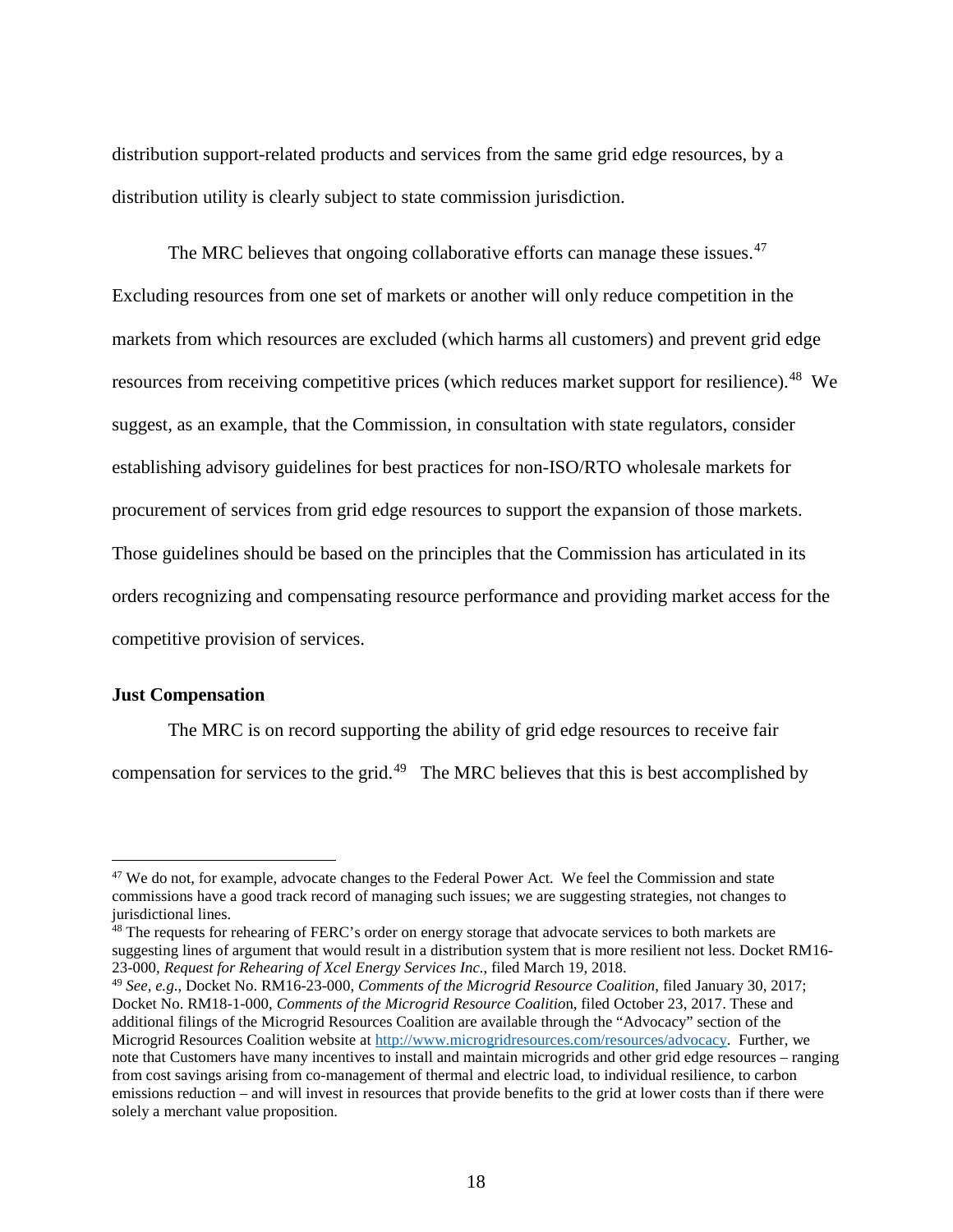true, transparent market mechanisms, whether short term auctions or longer term competitive procurements, both at the distribution utility and ISO/RTO levels.<sup>50</sup> We believe that the presence of both will be required to ensure resilience. Further, while state regulated or mandated purchases by distribution utilities cannot directly infringe on the operation of RTO or ISO markets, the Supreme Court's narrow ruling in Talen v. Hughes<sup>[51](#page-19-1)</sup> does not generally restrict any wholesale resource (including grid edge resources) from selling energy or other services to other eligible purchasers including distribution utilities.

Where there are organized power markets, a microgrid or other grid edge resource should be entitled to sell its capabilities to the highest bidder like any grid-tied resource. A sale of energy, capacity, ancillary services or distribution support services should not face barriers because it is made to the distribution utility, an aggregator, a retailer, to the ISO/RTO or to another third party purchaser.<sup>52</sup> If distribution support services are more valuable to a distribution utility's customers during an emergency than the local Locational Marginal Price, the distribution utility can be expected to offer a higher price. The ability of a grid edge resource to receive a just price depends on its ability to receive a fully competitive price. The ability to receive a fully competitive price is dependent on open, non-discriminatory access to all markets and buyers.

In this regard, the MRC has been skeptical of net metering,  $53$  and has not supported "value of resource" approaches that seek to blend direct services to the grid with environmental

<span id="page-19-0"></span><sup>50</sup> Or for a vertically integrated, fully regulated and bundled utility. 51 *Hughes v. Talen Energy Market LLC et al*, 136 S.Ct. 1288 (2016).

<span id="page-19-1"></span>

<span id="page-19-2"></span> $52$  Assuming in each case that the resource meets the technical requirements for participation.

<span id="page-19-3"></span><sup>&</sup>lt;sup>53</sup> Net metering may be appropriate for simple, residential scale distributed energy resource, however it presents difficulty for advanced, flexible and dispatchable grid edge resources such as microgrids. Time-of-use rate structures will also be important.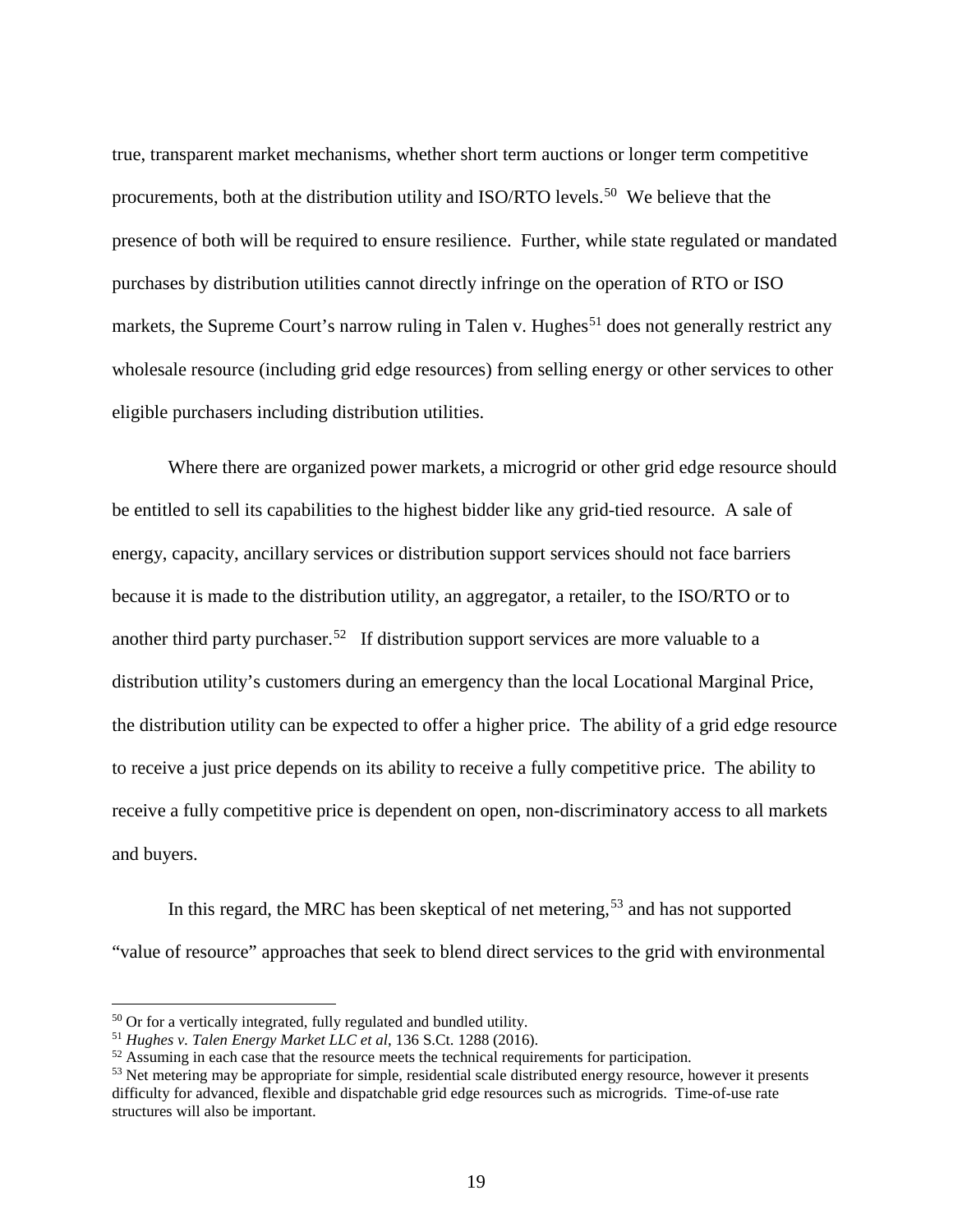or other benefits.<sup>[54](#page-20-0)</sup> These approaches can both blur jurisdictional boundaries and make it more difficult to avoid double counting. In its recent Notice of Technical Conference relating to the participation of Distributed Energy Resource Aggregations in markets operated Regional Transmission Organizations and Independent System Operators, the Commission has raised concerns about double counting and has suggested exclusion of net-metered resources from aggregations.<sup>55</sup> As discussed above, the MRC believes that metering and submetering of hybrid resources and making them transparent to the grid operators at all levels is economically and technically feasible. Again, we believe that double counting can be eliminated by good measurements coupled with requirements for grid edge resource operators to commit particular capacity to particular markets whether by auction bid or longer-term contract.[56](#page-20-2) A resource that commits capacity to a grid operator in one market must reserve that capacity until called and only run if called. It puts that specified capacity in the control of the grid operator and cannot run to serve other markets or purposes.<sup>57</sup> If those markets or contracts have appropriate, market-

- Requiring data sharing across the transmission-distribution interface;
- Requiring DER owners to provide real-time data for modeling;
- Coordination between distribution and transmission providers for DER capabilities such as inverter settings; and
- Improved ability to model DER in system planning studies.

<span id="page-20-0"></span><sup>&</sup>lt;sup>54</sup> These environmental and social benefits are better addressed in separate markets for environmental commodities or by the imposition of pollution taxes that lie beyond the Commission's jurisdiction. These approaches have the added benefits of limiting distortion of RTO and ISO markets and allowing for environmental attributes to stay<br>distinct from the underlying electrons and grid operations.

<span id="page-20-2"></span><span id="page-20-1"></span><sup>&</sup>lt;sup>55</sup> Dockets No. RM18-9-000 and AD18-10-000, *Notice of Technical Conference*, issued February 15, 2018, p. 6-7. <sup>56</sup> *See* PJM Comments at 50. "…emerging technologies such as microgrids, advanced storage and DER could also help to mitigate resilience challenges on the BES. Based on the NERC Distributed Energy Resource Task Force recommendations, there are several ways DER and microgrids can be better integrated with transmission systems to gain a resilience benefit, including:

However, the penetration of these technologies is not significant enough today to have any meaningful impact on system resilience. As these technologies continue to be deployed, PJM may be able to utilize them to enhance resilience, provided they are observable and able to be controlled on a regional scale similar to existing transmission and generation infrastructure, and coordinate with distribution system operators to leverage these technologies to enhance the overall resilience of the integrated system."

<span id="page-20-3"></span><sup>&</sup>lt;sup>57</sup> This principle applies to any competing use of the resource. If particular capacity is committed to an RTO, it can't be used to optimize the customer's system. If it is committed to the distribution utility, it can't respond to a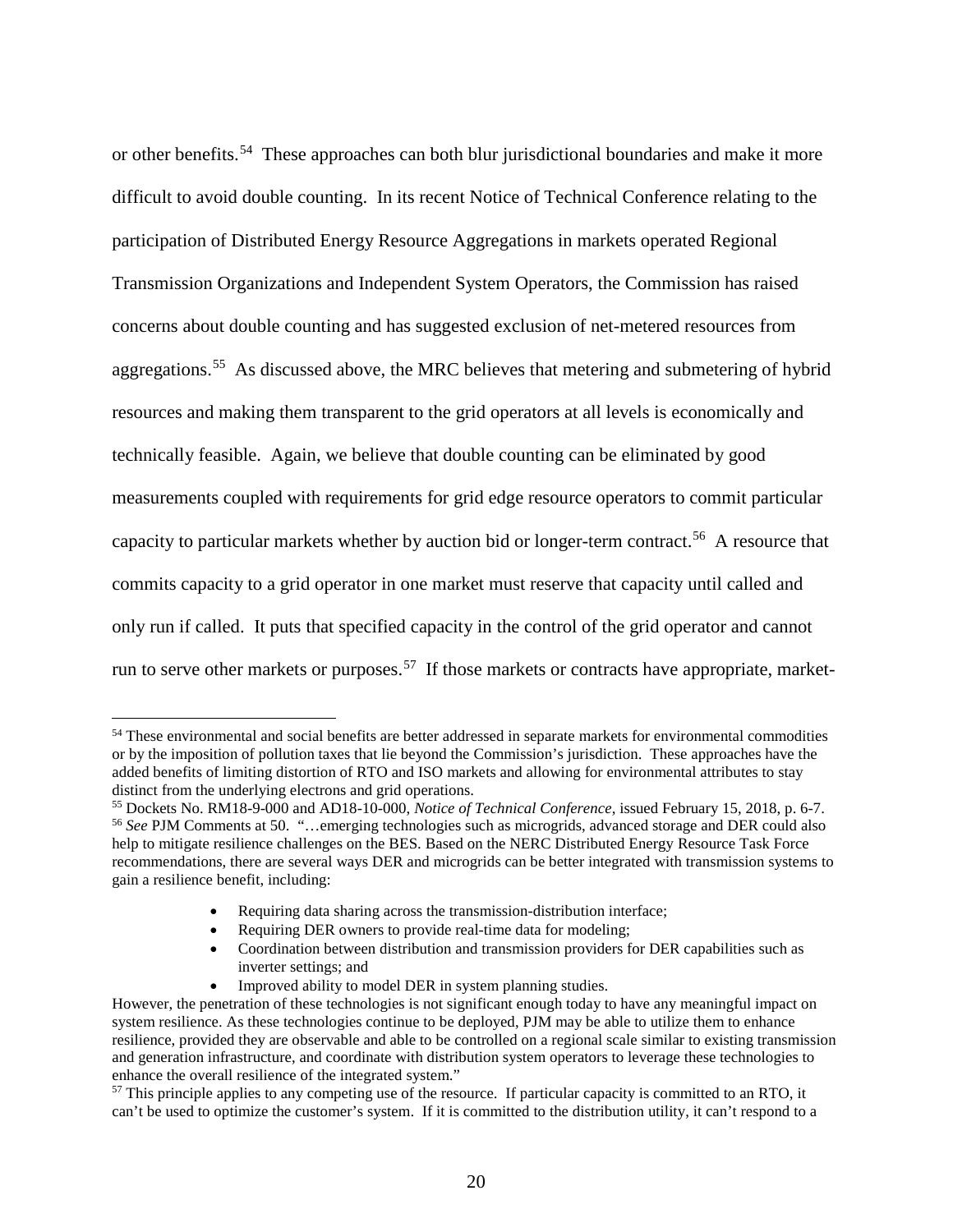based damages for failure to deliver, double counting can be avoided. We believe that the aggregation rule approved by the Commission for distributed generation aggregation in California Independent System Operator is a good example of this approach.<sup>[58](#page-21-0)</sup>

### **Expanded Markets for Resilience Services**

 $\overline{a}$ 

The MRC recommends that the Commission consider expanding existing ISO / RTO markets (and recommending new markets for transmission utilities outside of ISOs / RTOs and collaborating with state commissions on markets for distribution support services) based on metrics and products that reward resources with attributes and impacts that contribute to resilience. We concur with PJM's call for continuing proceedings to identify tariff amendments and market reforms that will contribute to improving grid resilience.<sup>[59](#page-21-1)</sup> These ongoing reforms would aim at recognizing, compensating and strengthening the ability of grid edge resources to support critical services, such as emergency responders, hospitals, and critical food and medical supplies, under a variety of conditions, and to support the larger grid when it is stressed, damaged, or failing. While state jurisdictional purchases of distribution support services that further resilience are distinct, customized and provided by grid edge resources to distribution

call by the RTO operator. A resource operator is responsible for understanding the rules relating to each product market, and avoiding overlapping commitments of capacity, and a grid operator can require demonstration of unfettered capacity as a condition of market participation. If operation in response to grid operator direction also reduces a customer's retail purchases, that should not be viewed as double counting.

<span id="page-21-0"></span><sup>58</sup> *California Independent System Operator Corporation's Distributed Energy Resource Provider Initiative*, 155 FERC ¶ 61,229 (June 2, 2016). This tariff permits the aggregator to meet its market bid by achieving a net contribution to CAISO even if different resources within the aggregation are ramping in different directions. Appropriate metering and communications makes this possible. Market damages for failure to perform would apply to the aggregator. The aggregator's recourse against members of the aggregation would in turn be determined by contract terms between the resources and the aggregator.

<span id="page-21-1"></span><sup>59</sup> Several of the ISO/RTOs have suggested that FERC call a technical conference to discuss such matters. The MRC supports the concept of a technical conference, although we would emphasize, like PJM, that any technical conference should be part of a larger and ongoing process. *See, e.g*. PJM Comments at 6; Midcontinent Independent Service Operator*, Responses of the Midcontinent Independent Service Operator*, Docket No. AD18-7-000 at 7-8 (March 9, 2018); New York Independent Service Operator, *Responses of the New York Independent Service Operator*, Docket No. AD18-7-000 at 5 (March 9, 2018).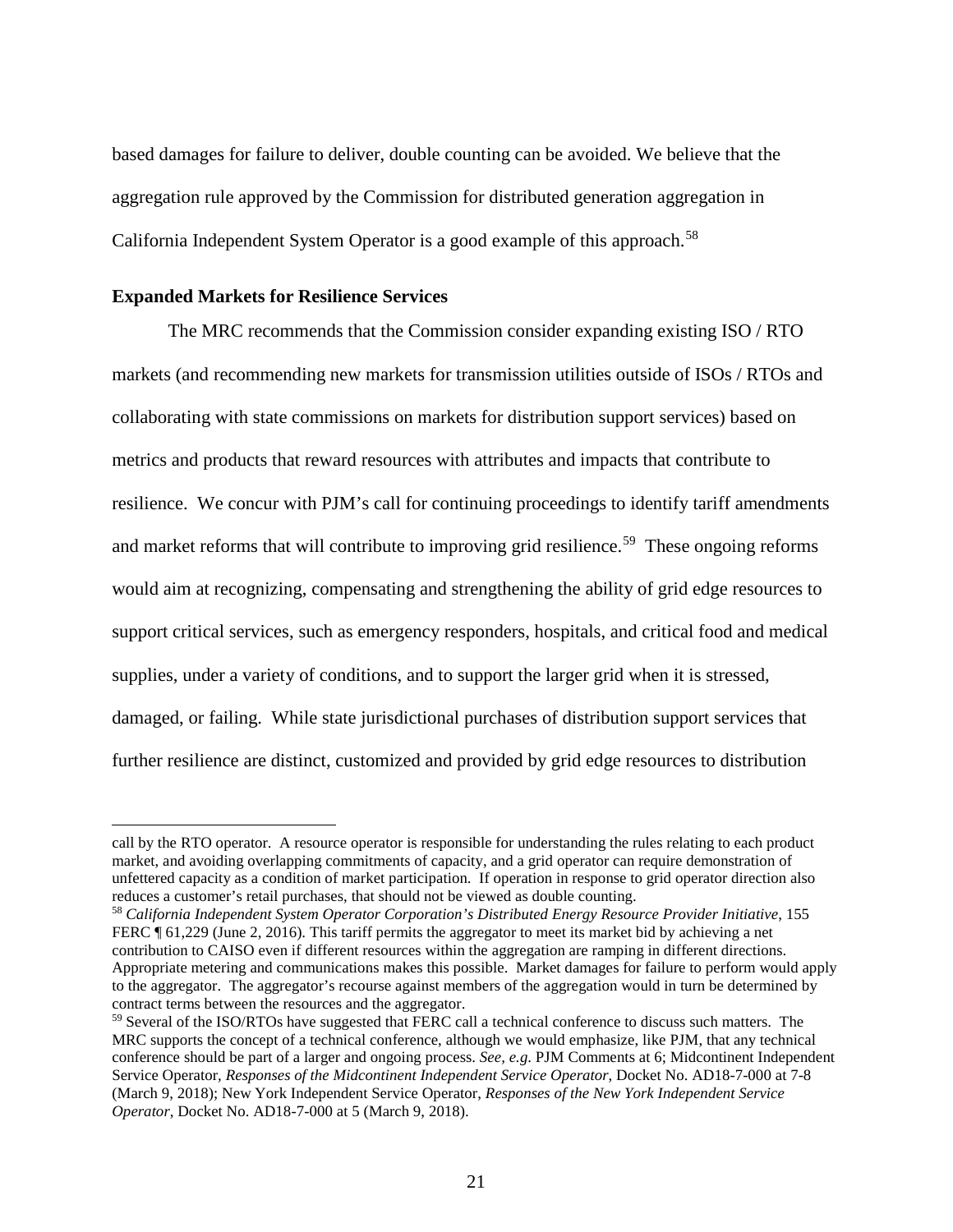utilities, the standardized wholesale products provided by those same resources should also reflect their resilient attributes and capabilities. The metrics around those attributes and capabilities tie to resiliency benefits at all market levels. The MRC offers the following preliminary suggestions for metrics and attributes that capture contributions to resilience:

- *Islanding capability.* When supply resources and the critical infrastructure they are serving have the ability to island from the main grid system in an emergency allowing those resources to continue to support delivery of essential services to the community even in the event of a complete outage of the larger grid. This also permits the grid operator to shed load in emergencies without loss of critical services.
- *Ability of a supply resource to support critical demand-side infrastructure*. Supply resources located near critical infrastructure with secure distribution channels (either direct or through distribution utility channels that can be isolated) can minimize social disruption. Local planning processes should identify that infrastructure.
- *Hybrid generation*. A resource that has multiple different units and/or generation types, can operate as an aggregation (especially with hybrid generation), and which is inherently more robust and less at risk from a single point of failure.
- *Local Storage.* Local energy storage, whether electric or thermal can preserve the ability of critical loads to continue to function. Local fuel storage including gaseous and liquid (e.g. CNG storage at the local gas distribution company network level or at the local level adjacent to gas-fired generation resources) allows local generation to operate in supply emergencies.<sup>[60](#page-22-0)</sup>

<span id="page-22-0"></span><sup>&</sup>lt;sup>60</sup> We support PJM's suggestions for co-ordination with pipelines and gas supply but believe that on site fuel reserves or resources (i.e. renewable energy) and dual- or multi-fuel capacity can take the pressure off those arrangements. *See* PJM Comments at 7.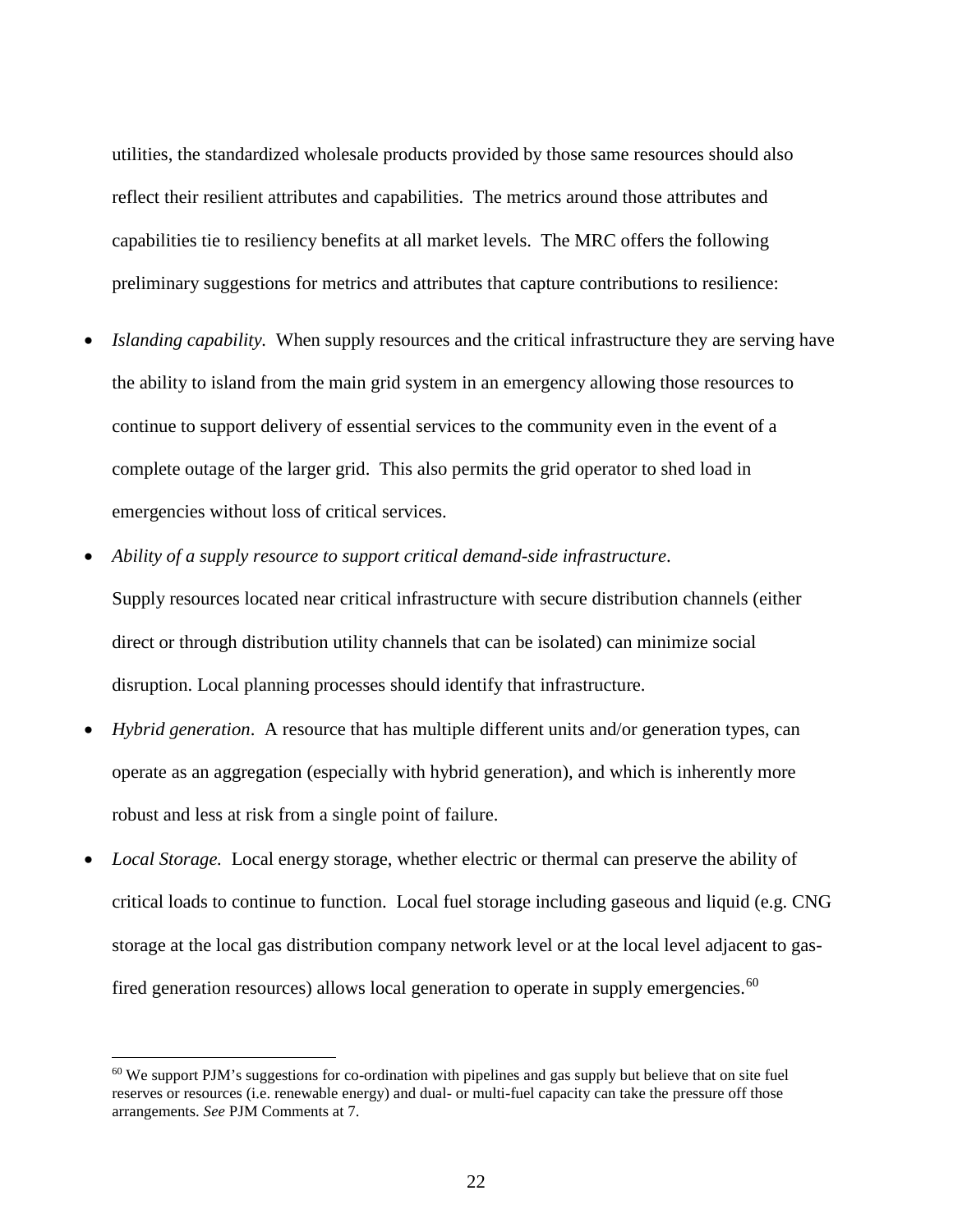- *Fast start and black start capabilities*. If local generation serving critical infrastructure is able to fast start and black start it allows the supply resource to quickly respond to grid signals and conditions in order to support the critical infrastructure. It can also provide support for system restart.
- *Fast Emergency Load Shedding as Operating Reserves* If microgrids and other retail customers identify loads that are non-essential in emergency situations and enable rapid internal load shedding either in response to a dispatch signal or on an automated basis it can provide the grid operators with a means to shed load without resorting to indiscriminate load shedding feeder by feeder.

The MRC encourages the Commission to consider using the resilience performance measures above in developing products and markets (such as resilient capacity products) that reward the resources that actually make our communities more resilient and the grid more adaptable.

## **Conclusion**

The MRC respectfully urges the Commission to pursue its investigation into resilience but to expand its inquiry (and its definition) to focus on how resilience must manifest to be meaningful – in the maintenance of critical community services. The evolution to a networked and locally supported grid architecture will increase the resilience of the grid and of our communities in the face of many different threats. Whether equipment failure results from a storm, a terrorist attack, or old age, a self-healing, networked grid with dynamic and flexible resources whose resilience attributes are compensated by wholesale markets and agreements for distribution support services will be equipped to respond. We suggest that the Commission carefully review and define its jurisdiction and collaborate with state and local authorities to

23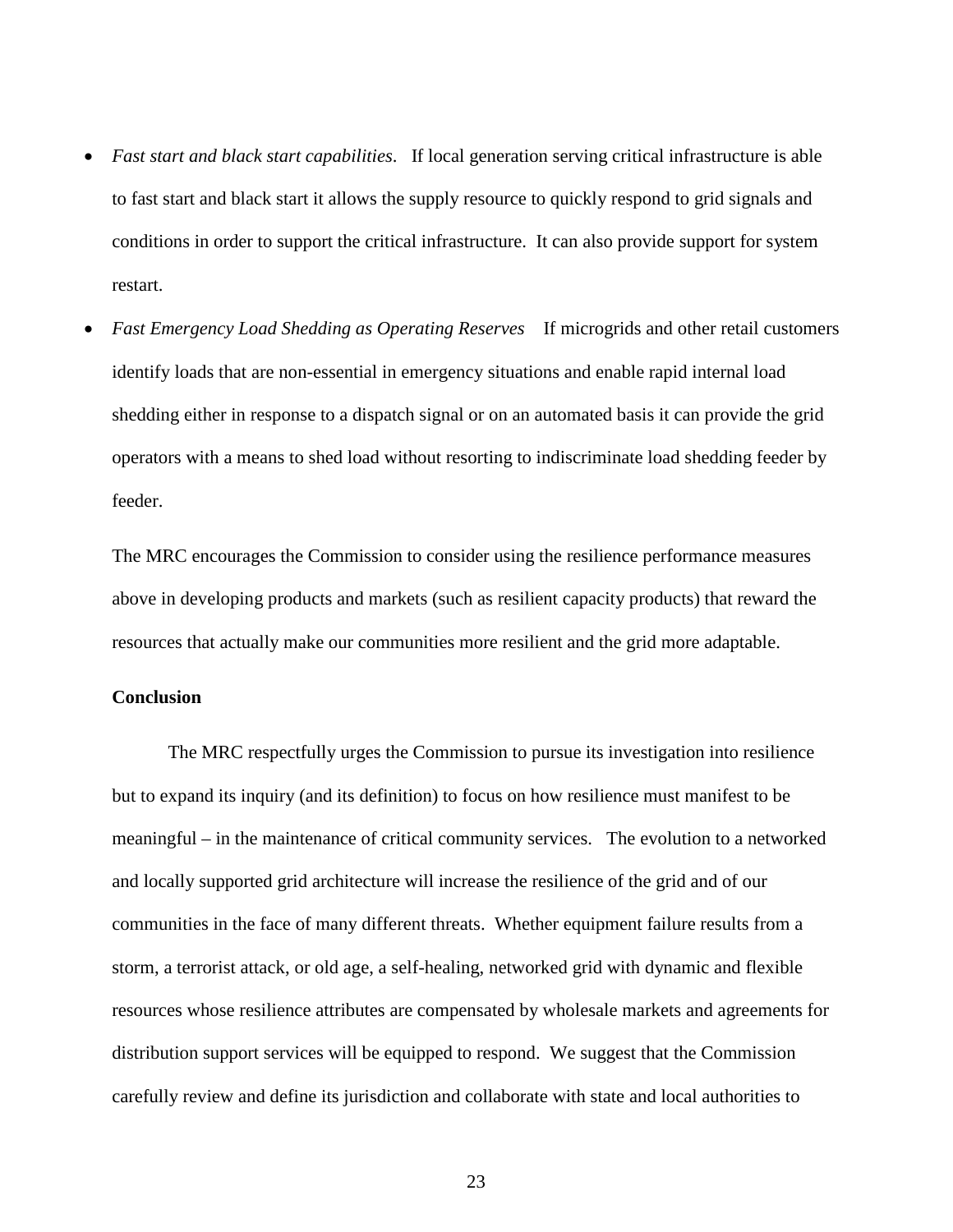secure the needed results. The Commission should eliminate barriers to the evolution of grid architecture giving as much latitude as possible to equal competition that avoids exclusion or prescription of technologies. It should examine new metrics, products and markets that support resilience. The Commission should commit itself to the real work of achieving resilience by recognizing and compensating the resources that help sustain essential services for our communities when they are needed most.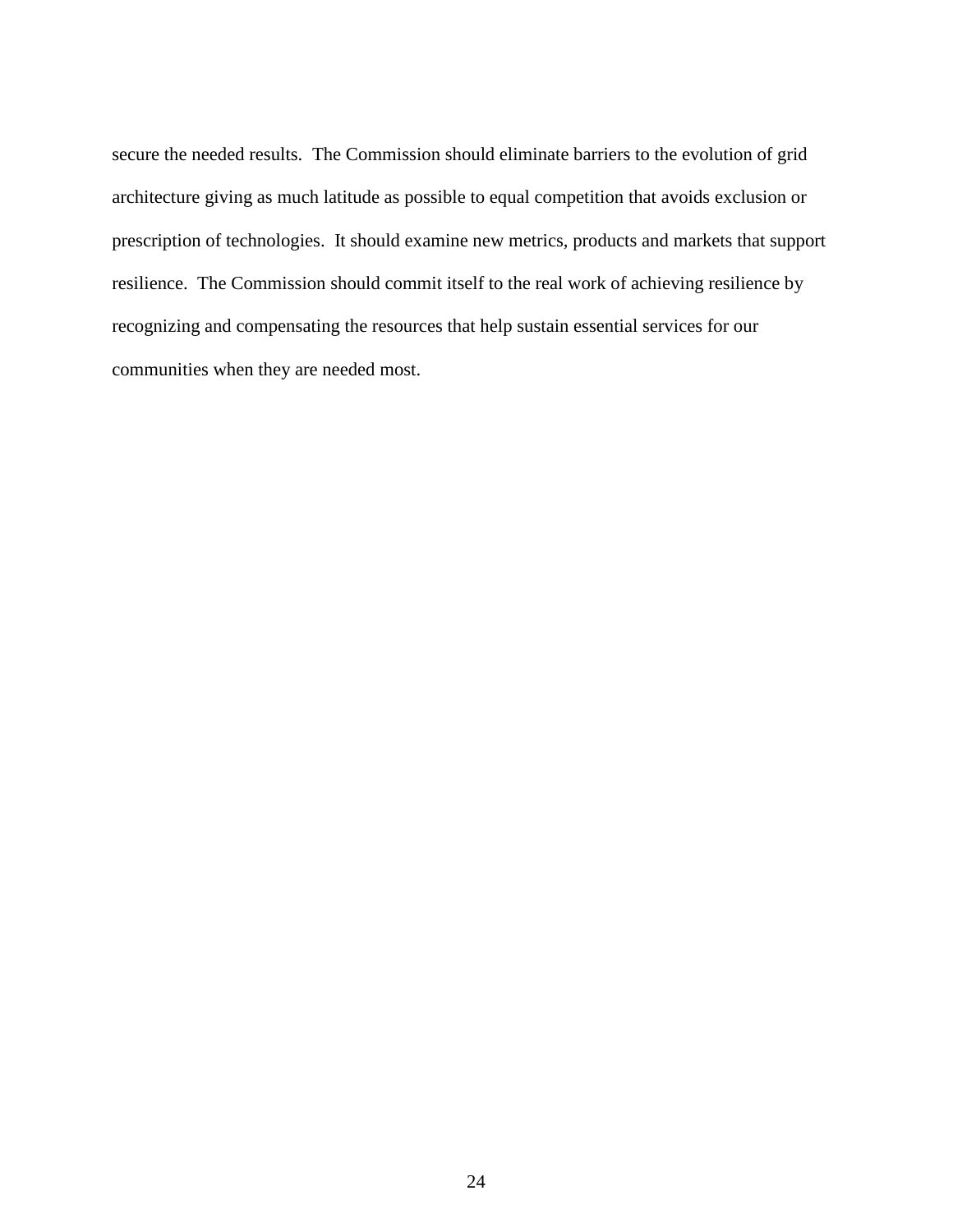## **Appendix A**

The Princeton University campus is served by a microgrid that includes 15 MW of gas cogeneration, 4.5 MW of solar generation, 40 MWh equivalent of thermal storage, advanced building controls, and an advanced interface with the grid. Figure 1. shows wholesale market energy consumption and price for the Public Service Electric and Gas (the electric utility serving Princeton) service territory and the Princeton Campus energy purchases from the grid, all plotted against the time of day. The data is for July 19, 2017, one of the days when the entire regional grid operated by PJM Interconnection, LLC ("PJM") was near system peak capacity.<sup>[61](#page-25-0)</sup>





<span id="page-25-0"></span> $<sup>61</sup>$  Figure 1 – PSEG Zone Load – Campus in a peak period. Image courtesy of Edward T. Borer, Energy Plant</sup> Manager, Princeton University.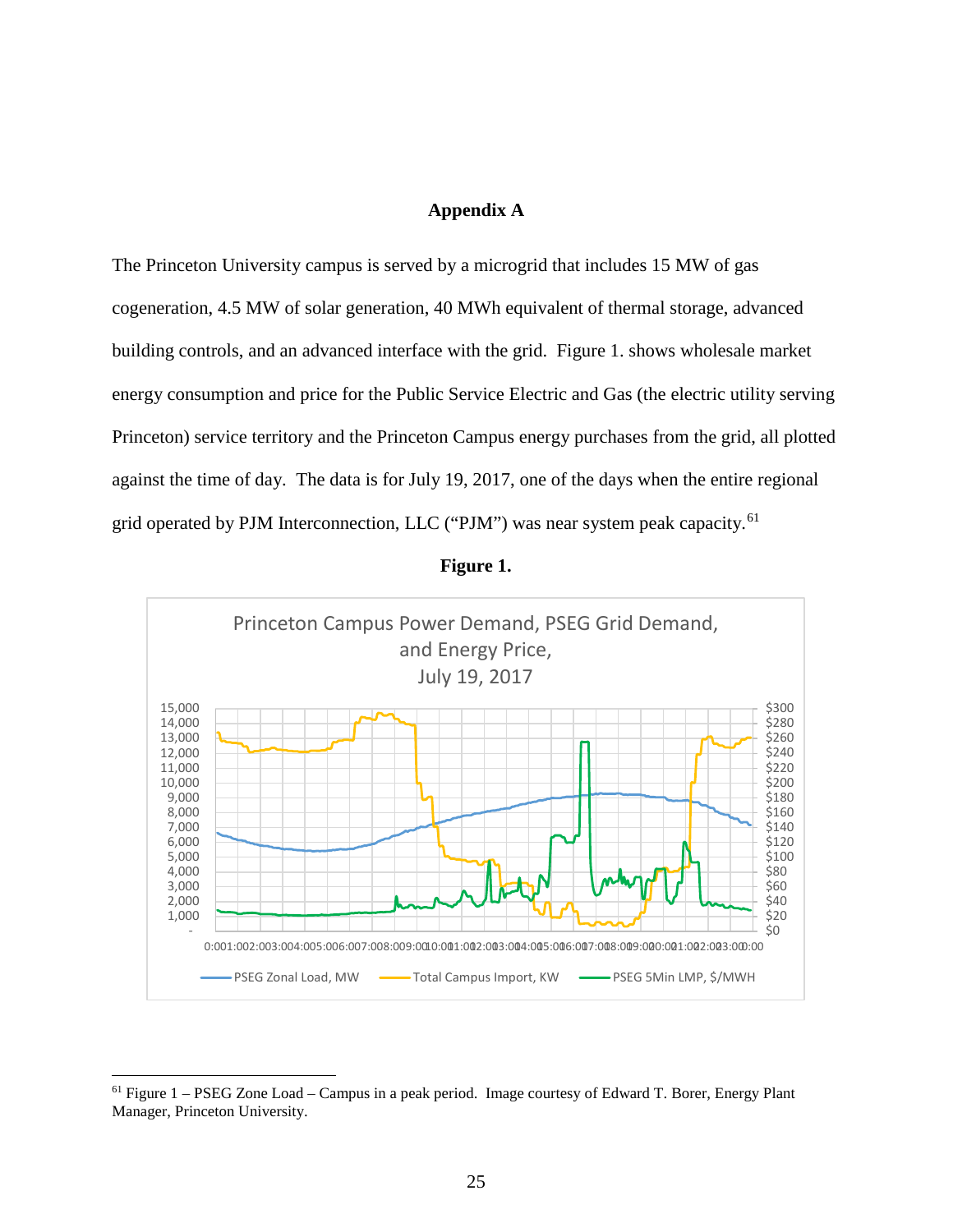## *Note that system load and campus imports use the same left margin scale, but system load is in MW and campus imports are in kW.*

The chart shows that Princeton purchased a substantial amount of electric energy in the early morning to charge its thermal storage – chilled water in an insulated tank. It then purchased almost no electric power at the time of peak usage and peak pricing on the PJM system. This result at peak was achieved by 15 MW of cogeneration and 3.75 MW of solar. Normal campus load of around 26 MW was reduced to around 19 MW through use of steam chillers supplied by heat from the cogeneration plant and discharge of chilled water from the thermal storage tank. Princeton avoided purchasing high priced power (the prices reached \$255.00). Princeton paid a weighted average of \$34.06 per MWh for power that day compared to a system average price of \$50.17 per MWh. On more ordinary days, Princeton may dedicate a portion of its generating capacity to providing regulation, an ancillary service that provides balancing energy to the PJM system in under ten seconds following a signal from the grid operator. Collective control of multiple grid edge resources allows Princeton to manage for efficiency, price, and reduced carbon. $62$ 

<span id="page-26-0"></span> $62$  Data on the Princeton system supplied by Edward T. Borer, Energy Plant Manager, Princeton University.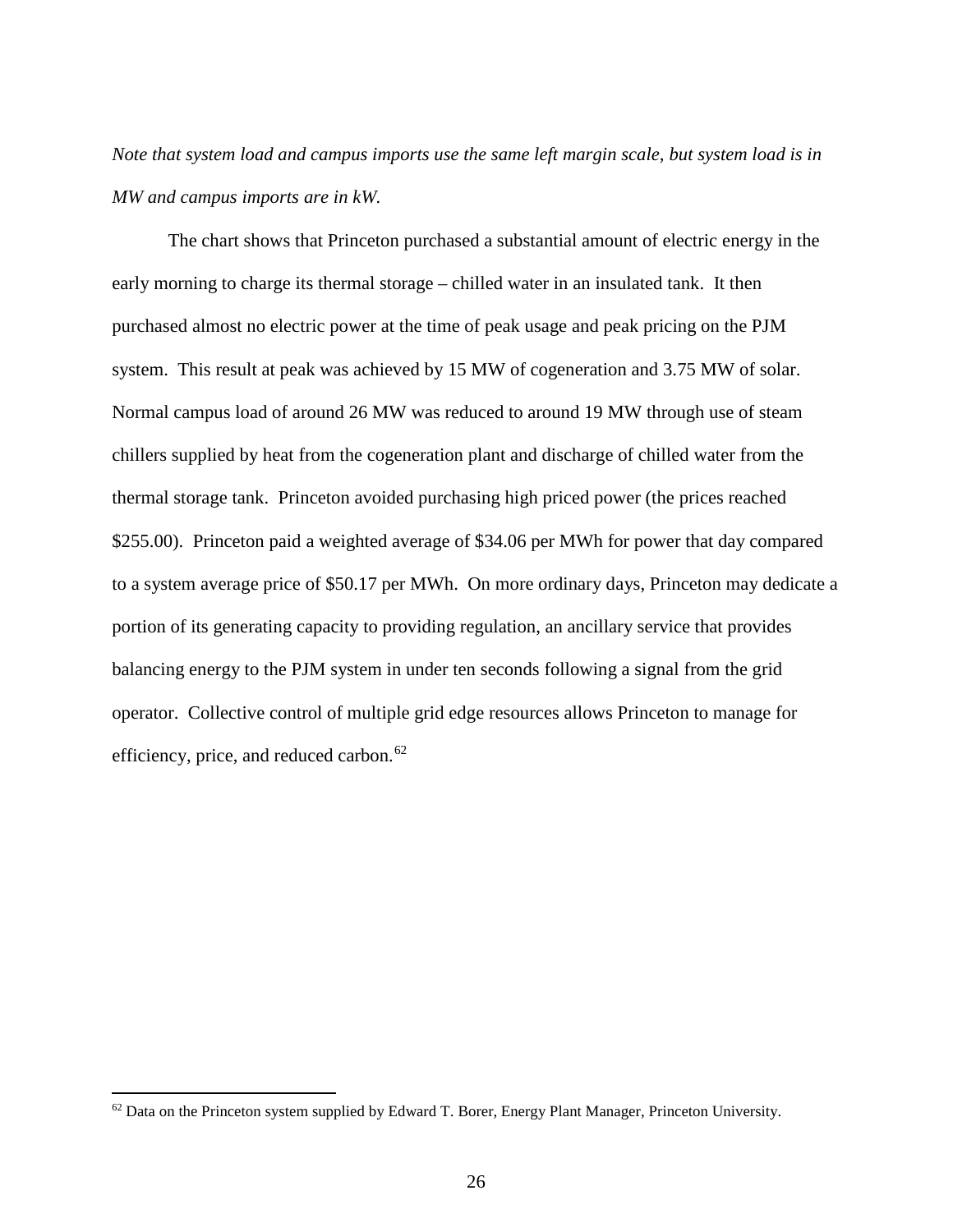## **Appendix B**

For further illustrations of how microgrids can support the resilience of the grid, the MRC directs FERC to the following examples compiled by the International District Energy Association ("IDEA") in its comments on Docket No. RM18-1-000, Grid Reliability and Resilience Pricing, filed October 23, 2017. [63](#page-27-0)

Co-op City is a residential development home to roughly 50,000 people in the east corner of the Bronx. After the 2003 blackout, Co-op City invested in a microgrid served by a 40 MW CHP facility. During Superstorm Sandy, Co-op City was able to reliably provide electricity, heat, and hot water to its 50,000 residents without interruption.<sup>64</sup> In the aftermath of Sandy, Coop City helped restore the grid by providing black start services to Consolidated Edison.[65](#page-27-2)

Nassau Energy has a microgrid supported by a 57 MW CHP facility. During Superstorm

Sandy, Nassau Energy provided power to the Long Island Power Authority, helping with

restoration efforts. Furthermore, Nassau Energy provided thermal energy to the Nassau

University Medical Center and the Nassau Community College during Superstorm

Sandy. In part because of Nassau Energy's services, the Medical Center was able to attend to several patients displaced from nursing homes during the storm, and the Community College

<span id="page-27-2"></span><span id="page-27-1"></span><sup>64</sup> Environmental Defense Fund Report: Sandy Success Stories at 67-68 (Jun. 2013) (EDF Report) *available at* https://www.edf.org/sites/default/files/sites/default/files/content/SandySuccessStories\_June2013.pdf. <sup>65</sup> IDEA briefing jointly with the Microgrid Resources Coalition and the Environmental and Energy Study Institute on microgrid policy guidance (Dec. 6, 2016) (IDEA Briefing) *available at* http://www.eesi.org/briefings/view/120616idea.

<span id="page-27-0"></span> <sup>63</sup> IDEA Comments at 10-11.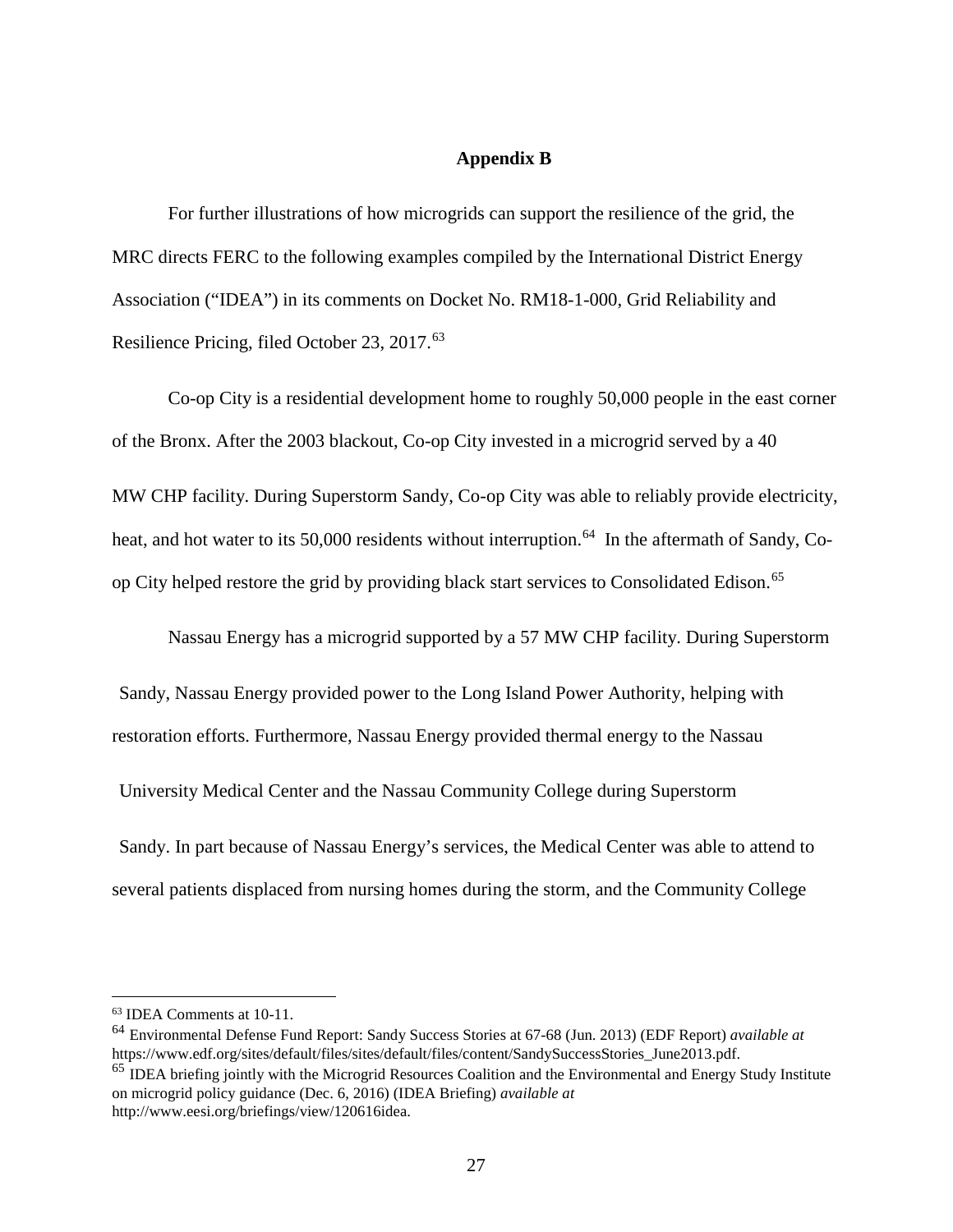served as an emergency shelter that provided services to over 1,000 people displaced by the storm for over one month.<sup>[66](#page-28-0)</sup>

The College of New Jersey has a microgrid supported by a 5.2 MW CHP facility. The College operated in island mode during Superstorm Sandy and maintained electric service despite grid disruptions. In the aftermath of the storm, the College was able to use its equipment to back-feed one of PSE&G's power lines to bring it back to service.<sup>[67](#page-28-1)</sup>

The Danbury Hospital (Danbury, CT) has a microgrid supported by a 4.5 CHP unit that provides the buildings at this 371 bed hospital with electric power and heat. The Danbury Hospital was able to withstand Superstorm Sandy due to its ability to operate in isolation from the microgrid during the storm and continued to admit patients from other sites that were forced to close due to the storm.[68](#page-28-2)

The South Oaks Hospital (Amityville, NY) has a microgrid supported by a 1.25 MW CHP facility. During Superstorm Sandy, the Hospital isolated itself from the grid and was able to provide critical services for two weeks relying solely on its CHP system. The hospital admitted patients from other sites that had been displaced by the storm, and offered refrigeration of vital medicines to those who had lost power and had no other means of keeping their medicines refrigerated.<sup>[69](#page-28-3)</sup>

<span id="page-28-0"></span> <sup>66</sup> ICF International Report, Combined Heat and Power: Enabling Resilient Energy Infrastructure for Critical Facilities at 25 (Mar. 2013) (hereinafter "ICF Report") *available at*

https://www1.eere.energy.gov/manufacturing/distributedenergy/pdfs/chp\_critical\_facilities.pdf. <sup>67</sup> *Id*. at 18.

<span id="page-28-2"></span><span id="page-28-1"></span><sup>68</sup> *See* Dhanya Skariachan, *Hospitals battled to protect patients as Sandy raged*, Reuters, Oct. 30, 2012, http://www.reuters.com/article/us-storm-sandy-hospitals/hospitals-battled-to-protect-patients-as-sandy-ragedidUSBRE89T1NV20121030.

<span id="page-28-3"></span><sup>69</sup> ICF Report at 13.